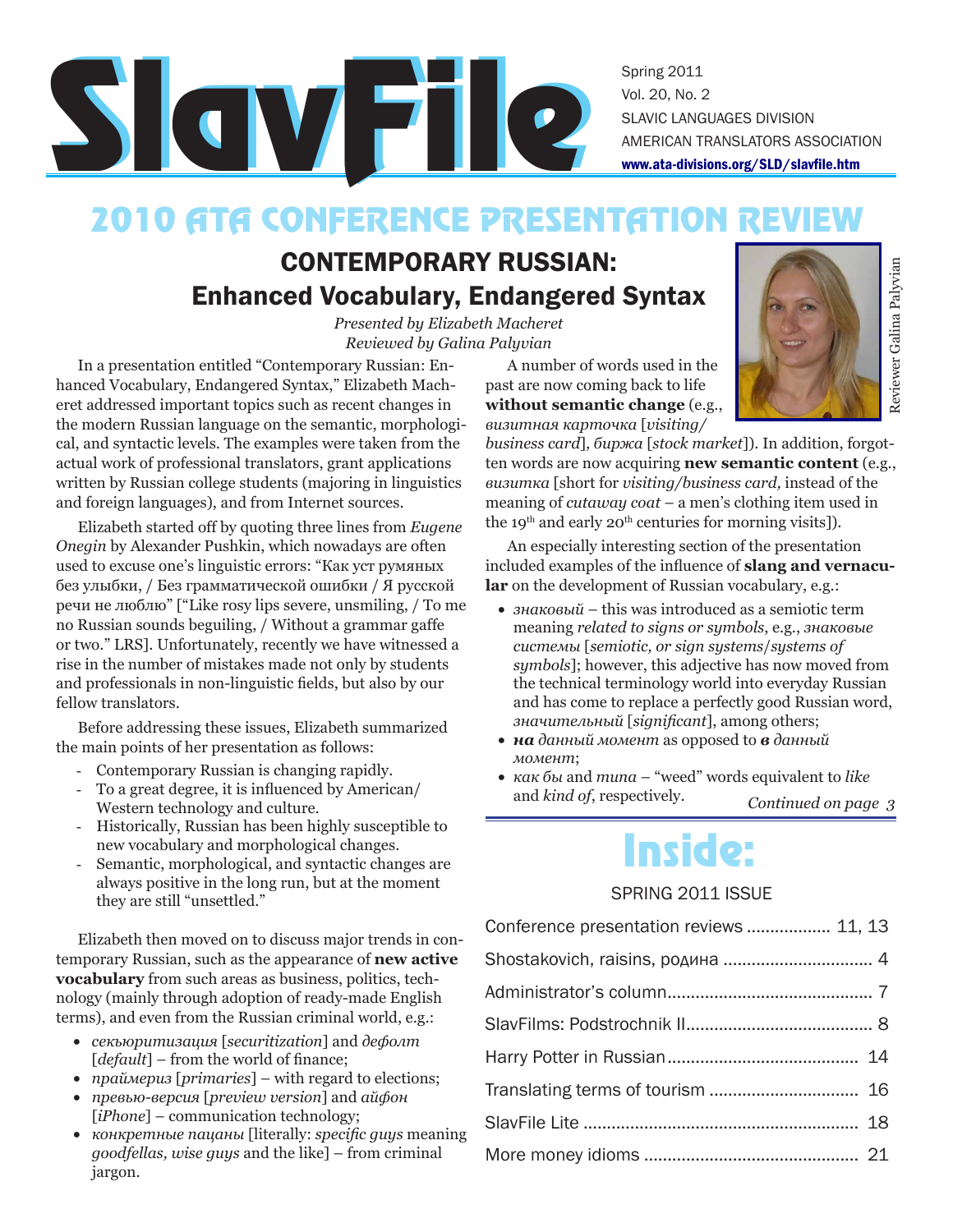### SLAVIC LANGUAGES DIVISION

**OFFICERS** Administrator: Becky Blackley Tel: 304-637-7505 beckyblackley@gmail.com

Assistant Administrator: P. Elana Pick Tel: 917-400-6918 pick.ep@gmail.com

SlavFile is published four times yearly.

Articles of interest to Slavic translators and interpreters are invited.

Designation of Slavic Languages Division membership on ATA membership application or renewal form provides full membership.

> Write to ATA, 225 Reinekers Lane Alexandria, VA 22314

Submissions become the property of SlavFile and are subject to editing.

Opinions expressed are those of the authors and do not necessarily represent the views of the Editor or of the Division.

> Editor: Lydia Razran Stone Tel.: 703-768-5441 lydiastone@verizon.net

Associate Editor: Nora Favorov Tel.: 919-960-6871 norafavorov@gmail.com

Associate Editor: Galina Raff (Russian, Layout) Tel.: 704-849-8200 galina.raff@gmail.com

#### EDITORIAL BOARD

Yuliya Baldwin yuliyabaldwin@gmail.com

Liv Bliss bliss.mst@gmail.com

Roy Cochrun (Dictionaries) roy@royfc.com

Stephen Dickey and Janja Pavetić-Dickey (Bosnian, Croatian, Serbian) smd@ku.edu; jpdickey@sunflower.com

> Jennifer L. Guernsey jenguernsey@gmail.com

> > Michael Ishenko ishenko@aol.com

Vladimir Kovner 19volodya05@comcast.com

> Christina Sever csever@proaxis.com

Lynn Visson lvisson@aol.com

Susan Welsh welsh\_business@verizon.net

Roman B. Worobec (Ukrainian)<br>rbw@inbox.com

### Call for Officer Nominations Slavic Languages Division

The Slavic Languages Division is pleased to call for nominations from the SLD membership for the following positions:

- Administrator (2-year term)
- Assistant Administrator (2-year term)

The results of the election will be announced at the SLD Annual Meeting, which will be held during ATA's 52nd Annual Conference in Boston, Massachusetts, October 26-29, 2011.

#### SLD OFFICER DUTIES

The SLD Administrator and Assistant Administrator work together with volunteers to prepare the Division newsletter, recruit Division speakers for the ATA Annual Conference, and organize the Division's annual networking event.

#### WHY BECOME A DIVISION LEADER?

Serving in a Division leadership role provides enormous professional and personal opportunity. In fact, Division officers frequently find themselves becoming more successful in their own careers as they develop additional skills, meet new colleagues, and make useful business connections.

#### WHO CAN BE A CANDIDATE?

A qualified candidate must be an Active or Corresponding Member, that is, a voting member of ATA as well as a member of the Slavic Languages Division. To learn more, click on

[http://www.atanet.org/membership/membership\\_type.php](http://www.atanet.org/membership/membership_type.php).

If you plan to put a name forward for a nomination, it would be helpful if you could contact the potential nominee first and tell him or her of your intention. Let the person know that a nomination does not guarantee a formal invitation to run for office.

Remember that all Division officers serve on a volunteer basis; please do not nominate colleagues who express serious concerns about service or who have conflicting priorities.

#### NOT A VOTING MEMBER YET?

An Associate ATA member can become a voting member of the Association through the ATA Membership Review Process. It's a relatively easy request to make with minimal paperwork. And the best part about becoming an ATA voting member? It's a chance to participate in the Association by letting your voice be heard.

To find out more about the ATA Membership Review Process, click on<http://tinyurl.com/ryfs4>

#### HOW TO NOMINATE A CANDIDATE

A Nominating Committee has been appointed to actively seek nominations for candidates. The 2011 SLD Nominatng Committee is:

- Fred Grasso (frdgrasso@satx.rr.com)
- Jennifer Guernsey (jenguernsey@gmail.com)

Any Division member may make a nomination, and self-nominations are welcome.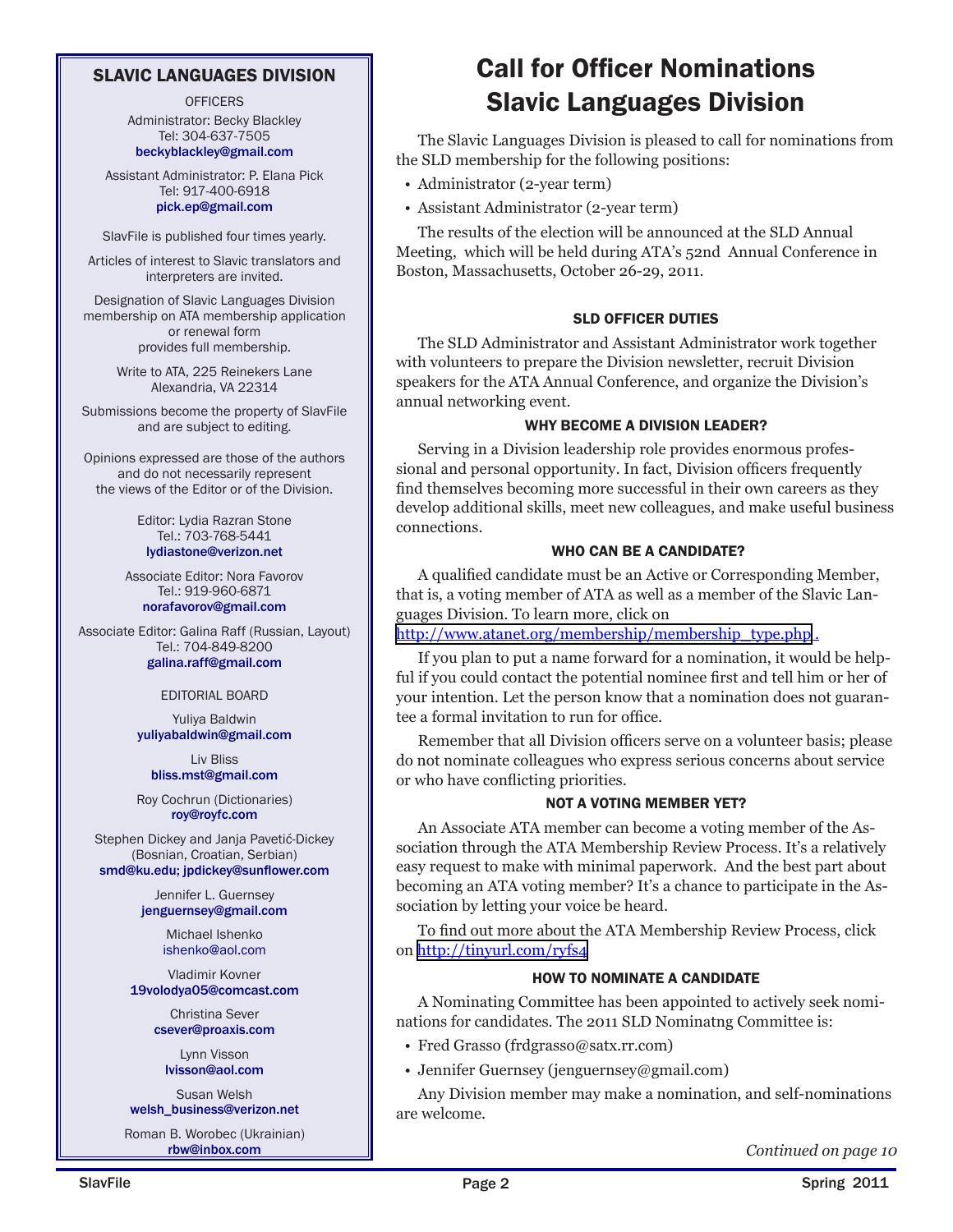### CONTEMPORARY RUSSIAN *Continued from page 1*

The section also provided examples from the "**padonkaffsky jargon**" [intentional misspelling of phrase literally meaning *the jargon of scum*], a recent counter-cultural phenomenon that started on a Russian LiveJournal page and was used mainly by the Russian Internet community, but now is affecting the spelling and writing style of some Russian writers, the media, and college students (e.g. *превед, парк им. Горькова*). The jargon is based on colloquial Russian and plays with the orthography of common words, simplifying them so they are spelled phonetically (*тогда* becomes *тада* [*then*]), merging two or more words into one (*ржунимагу* [*LOL, or laughing out loud*]), as well as intentionally complicating the spelling (*яд* becomes *йад*  [*poison*]).

Beside changes in active vocabulary, the Russian language is also undergoing changes in the **semantics** of words. Elizabeth illustrated this by explaining how quickly the adjective *элитный* (dictionary definition: *best plants, seeds, and animals with select characteristics that are most suitable for cultivation/breeding*) has edged out and acquired the meaning of the adjective *элитарный* (dictionary definition: *best representatives of a social group, faction, etc.*), although recently the latter word has begun to fight back against the impostor.

In another interesting section of the presentation, Elizabeth discussed loanwords. On the one hand, there are loanwords that are gradually adapting to the language. A fascinating but complex example of this is the word *кофе*. In colloquial Russian, modifiers and predicates of the noun *кофе* have been actively following not the traditional standard masculine rules (since the noun initially came into Russian in the form of *кофий*), but the ones for neuter exceptions. During the second half of the  $20<sup>th</sup>$  century, several attempts were made to "legalize" the word's neuter status at least in the colloquial language. A few years ago, the Russian Ministry of Education made an attempt to officially recognize the neuter noun as an alternative standard for literary Russian, but, meeting opposition from the linguistic community, had to withdraw its ordinance and simply affirm the existence of the current spoken usage. This was conducive to the use of a "half-legalized" neuter noun *кофе*, at least in the popular media and the works of some authors. Some loanwords seem to be on the way to assimilation although they are not yet able to produce their "own" derived word forms (e.g., the fairly recent

noun *конструкция* immediately produced the adjective *конструктивный*, but the newcomer noun *конструкт* has not produced any adjectives so far). On the other hand, there are loan words that have been adopted uncritically, especially in the area of modern technologies (e.g., the English noun *motherboard* has become simply *мать* in the speech of some computer specialists and users, producing the amusing situation described in the box below.

Finally, Elizabeth discussed in detail the phenomenon of contemporary Russian "**hyperforeignism**," i.e., misapplication of foreign punctuation in violation of Russian syntax and punctuation rules, as well as excessive use of foreign words when perfectly suitable counterparts have either long existed or recently been created in the language. These "hyperforeignisms" can be seen on the following levels:

- - vocabulary: *воркшоп, чирлидер, тьютер*;
- sentence and phrase construction: *у тех*, *кого* я *собираюсь преподавать; с интересного ракурса; практиковала английский язык*;
- - capitalization and punctuation: *Совет Директоров*; *как соотносятся план выражения, речь рассказчика, и план содержания*; *на основании проведенного исследования, я смогла прийти к следующим выводам.*

Overall, the presentation was extremely interesting as analysis of the state of contemporary Russian. It will definitely be very useful both for language teachers and for translators and editors, helping us become aware of possible errors we might come across in the work of our colleagues (alas, this does happen from time to time) and reminding us to refresh our knowledge of the established rules of our working language and keep abreast of ongoing changes.

*Editor's note: Time did not permit Elizabeth to present the material she had collected on changes in Russian syntax. She promises to put this information in an article for a future issue of* SlavFile*.*

Galina Palyvian is an ATA certified English to Russian translator specializing in software and website localization, IT, telecommunications, international relations, market research, and advertising. She is the official Russian reviewer for the Skype localization team and is proud to have passed 3 of 3 translation and editing examinations for the United Nations. Galina can be reached at [galyapalyvian@gmail.com](mailto:galyapalyvian@gmail.com).

Никогда не забыть мне оцепеневшей пожилой женщины – пассажирки трамвая, прямо над головой которой один молодой человек с искренним огорчением так сообщил другому о поломке материнской платы компьютера: "Представь, столько работы, а тут еще мать сдохла, пришлось выбрасывать и новую покупать."

[I will never forget the elderly woman, a passenger on a streetcar, who was petrified with horror – right above her head one genuinely upset young man told another one about his computer's motherboard crash in the following manner: "Imagine, how much work that required, and on top of that my mother croaked; [I] had to throw [her/it] away and buy a new one." Source: http://bezoshibok.ucoz.ru/publ/1-1-0-2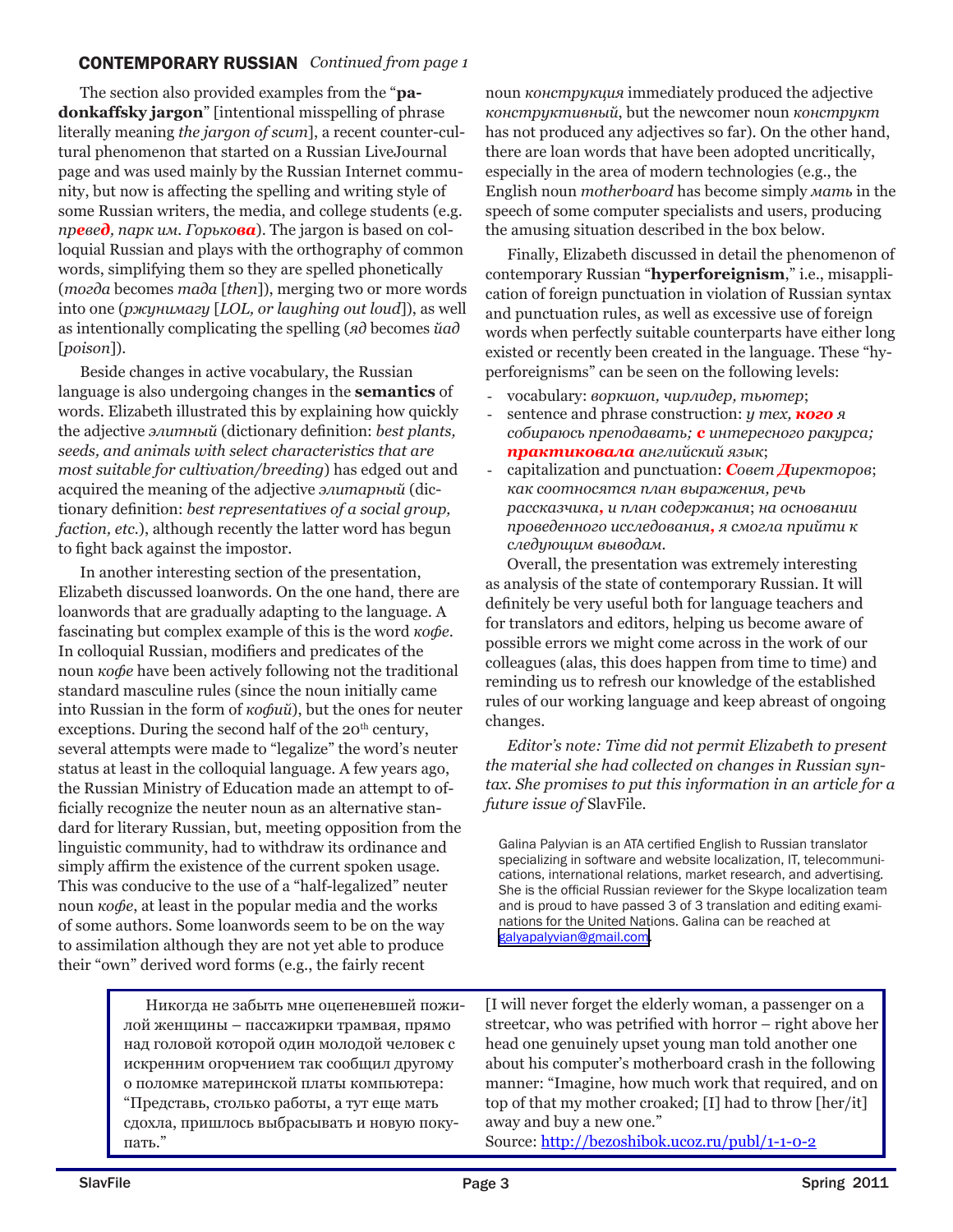### MORE THAN WORDS

*Michael Ishenko*



### **Shostakovich: East and West**

As I drove my wife to the train station the other day, our local classical music station was playing Shostakovich's *Festive Overture* (www.youtube.com/

watch?v=U7o\_3aBIeyU). Having listened for a while, we both agreed that, even though the overture was supposed to sound joyful, it didn't. Celebratory, triumphant, ceremonial—yes, but we could hear no true ring of joy or elation in the fanfare. In fact, there have been suggestions over the years that the overture surreptitiously celebrated the death of Stalin a year earlier, even though no one knows this for certain. As the overture reached its jubilant conclusion, the excited voice of the radio host proclaimed: "Wow! You know, every time I listen to the *Festive Overture*, I conjure up an image of a Hollywood logo, like MGM, filling up the huge silver screen."

Apparently, even such universal means of communications as music can translate into totally different cultural codes. Although we have lived in the United States for almost twenty years, neither my wife nor I could possibly associate the *Festive Overture* with a Hollywood logo or the silver screen. A military parade on Red Square in Moscow, perhaps? Yes, more likely. Similarly, the famous introduction to Richard Strauss's *Also Sprach Zarathustra* is widely associated by Russian listeners of my generation with the erudite Soviet-era television game «Что? Где? Когда?» (*What? Where? When?*) popular in the 1970s and 80s, whereas for most Americans it would most likely trigger visions of apes and monoliths from Stanley Kubrick's famous *2001: A Space Odyssey*.

Another music-related example of cultural differences: a televised gala performance led by a latter-day Straussesque conductor in Vienna, Austria. This maestro, well-known for popularizing classical music, played another Shostakovich piece, "The Second Waltz" (from the so-called *Jazz Suite No. 2*) (www.youtube.com/watch?v=mmCnQDUSO4I&fe ature=related). This noble, nostalgic waltz was recognizable in the former Soviet Union and habitually featured as a musical theme, in particular, to invoke Russia's prerevolutionary past. As such, many Russian listeners of my generation tend to associate it with Russia's "good old days" and all those Russians who were excommunicated, exiled, or executed by the Bolsheviks following the 1917 coup. The waltz appears to be well-liked in the West, too, especially after another Stanley Kubrick film, *Eyes Wide Shut* (his final). But when I saw the Viennese audience begin to swing beer mugs from side to side and sway Oktoberfest-style to the sound of one of the very few waltzes I truly like, I must admit I experienced a mild cultural shock.

### **Easy Does It**

In the previous two issues of *SlavFile* (Fall 2010 and Winter 2011), "More Than Words" dealt mostly with cultural translation from Russian into English. I will now reverse the direction by going back to one of the very first translation assignments I received shortly after I found my first American job with a San Francisco translation agency almost twenty years ago. The assignment was a one-sentence job that read: "California raisins are delicious, healthy, and easy to eat." Those of my American colleagues who are native English speakers will probably be surprised to learn that the final three words to be translated happened to be quite a challenge. Indeed, what exactly does *easy to eat* mean? That raisins are soft and, as such, easy to chew? That raisins are small and, therefore, easy to swallow? That they are easily digested? Is there a way to say this in Russian? «Калифорнийский изюм вкусен, полезен для здоровья и... легко усваивается?» No, *to eat* ≠ *to digest*. «Изюм легко есть» sounds perfectly ridiculous in Russian. It just doesn't sound right! To be honest, I don't remember exactly how I translated *easy to eat*, but I do remember it wasn't very close to the original.

After that episode, I began to pay attention and, shortly thereafter, discovered some other uses of *easy* that sounded quite outlandish to me at the time. The radio host I mentioned above once said that a certain piece of music was *easy to listen to*. *Легкая музыка*? But *music that's easy to listen to* ≠ *light music*. Besides, the music the host was talking about was not *light* at all. A TV anchorman described some locally displayed Impressionist paintings as *colorful and easy to look at*. *Красочны и радуют глаз*? Again, *appeal to the eye* ≠ *easy to look at.* Perhaps, what both men meant was *легки в восприятии*? But this kind of assessment of a work of art would probably appear naïve or immature to an educated native Russian. (Again, I refer mainly to my own generation of Russians.) Yet this usage obviously sounds perfectly normal to Americans.

I suspect that what I had encountered was in fact a cultural rather than purely lexical challenge. *Easy* appears to be a kind of an iconic word in American culture. Just listen to TV commercials for a couple of days, and you will most likely agree with me. Could it be because life here is far from easy?

### **Feedback from my Winter Column:** *Родина* **Revisited**

*Continued on page 5*  To my pleasant surprise, I received a relatively large amount of reader feedback on the subject of *родина*, which I touched upon just in passing as I questioned the use of the words *motherland* and *fatherland* in contemporary English (see my column in the Winter 2011 issue of *SlavFile*). According to one reader's response, neither the British nor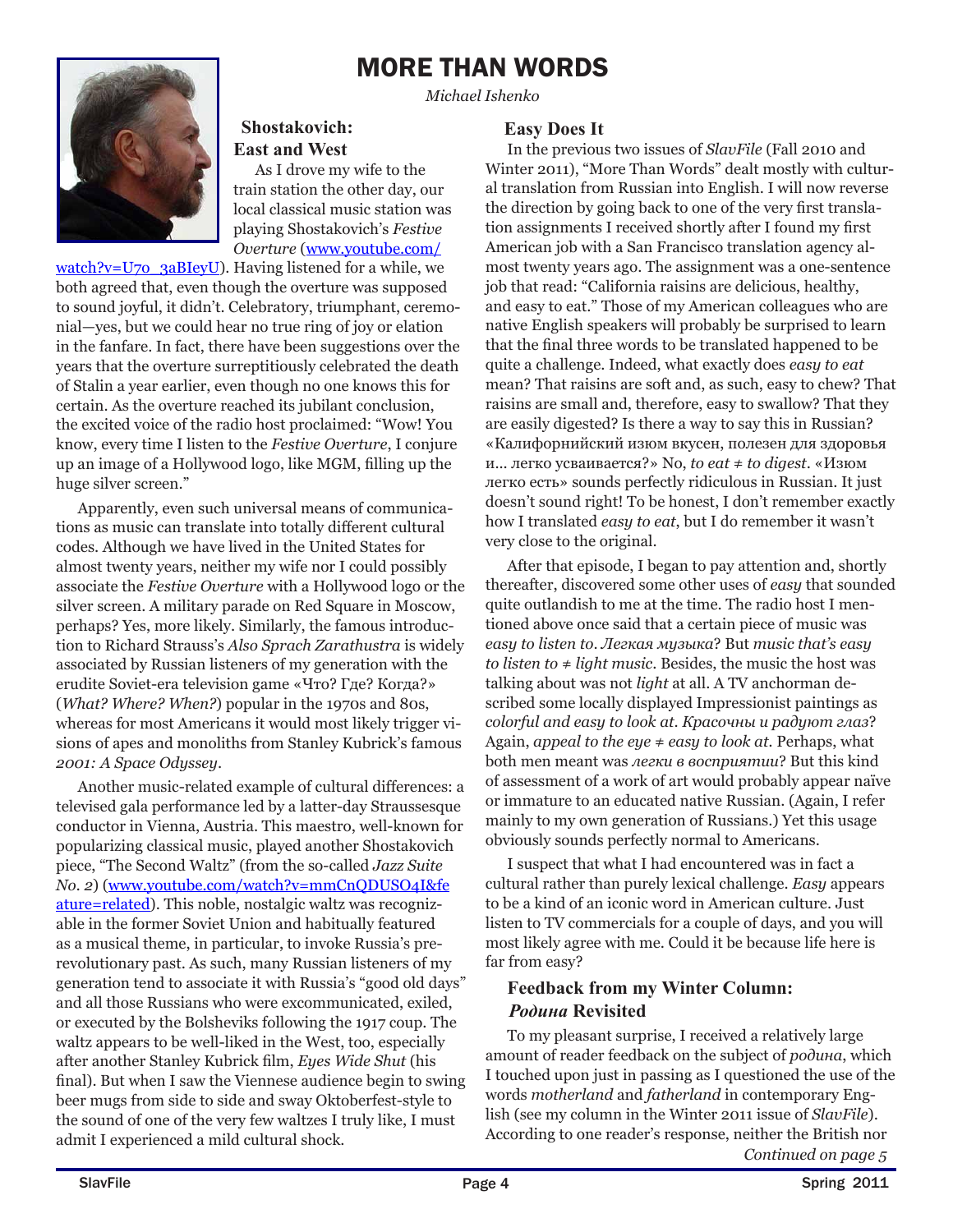### MORE THAN WORDS *Continued from page 4*

Americans tend to think of their countries so much in terms of physical land as a place that is managed or governed in a certain way. So the source of American patriotism, she goes on to say, is the pride that Americans take in their government and high degree of freedom, rather than a patch of earth that is "theirs." In other words, *родина* for Americans is "not so much about turf—it's about a way of life."

Intrigued by this somewhat unexpected theory, I wrote to one of my British correspondents about it, and his view of *родина* was predictably European: "of course we think of England and the UK as a physical place." He agreed, however, with the point I made about *motherland* and *fatherland*: he would never use (or have used) these two words in reference to the UK. He says *fatherland* is a "pariah word" to him, "instantly conjuring up the Nazi regime and era and psyche." As for *motherland*, my English friend claims that "no Brit expatriate refers to his country as the *motherland*, even though Britannia is obviously female. I don't think they would say *homeland* either. If referring to it in a to-or-from kind of way we would just say *home* (and another Brit would understand from the context that you were referring to the country of the UK as a whole): 'back home to England' or 'back home in England' or 'back in the UK.' Non-use of an 'emotional' word such as *motherland* or *fatherland* has nothing to do with inability to relate emotionally to one's country. I just think it is such an obvious natural instinctive emotional attachment that it does not need to be spoken in that way."

Another reader used Google's Books Ngram Viewer (<http://ngrams.googlelabs.com/>) to run a search for the usage of *motherland*, *fatherland*, and *homeland* in texts published between 1800 and 2000. The results were quite fascinating. She writes that "around 1820 *fatherland* started to be used far more frequently in English than the other two. Then, between 1900 and 1910, *homeland* started to rise in usage until, in 1935, the use of *homeland* surpassed *fatherland*." She then arrives at an interesting conclusion: apparently, it is no "coincidence that the English-speaking world started to replace *fatherland* with *homeland* just before the First World War and basically stopped using *fatherland* just before the Second World War. By then, the word *fatherland* probably had taken on a very negative connotation and was offensive to the English ear."

Google's new tool aside, one of the most venerable and reliable sources for tracing English word history has always been and still remains the inimitable, complete *Oxford English Dictionary* (*OED*), which points to the first record of *fatherland* in English as **1623**. (For comparison, according to *OED*, the first use of *motherland* dates back to **1711**; *homeland*, to **1670**.) Interestingly, one of the meanings of *fatherland* listed in *OED* (but *not* in Webster's Third International Dictionary) is this:

**b.** Used to translate the Dutch or German *vaderland*, *vaterland*; **the Fatherland**: now usually = Germany.

Remarkable, isn't it? Similarly, here's how one of the meanings of *mother* is defined in *OED*:

**d.** Said of a country, city, etc., in relation to its natives; *spec.* in **Mother Russia**.

Another English phrase that comes to mind concerning the Russian *родина* is *old country*. I caught myself using it the other day. I think this phrase is very American, as most Americans trace their origins back to immigrants, and immigrants always have an "old country." Somehow I find this expression the most suitable to use; it sounds fairly light-hearted and a little tongue-in-cheek to me and helps to avoid being overly emotional, pretentious, grandiloquent, or plain confusing (as in the case of *motherland* and *fatherland*).

I think every native Russian will agree that the term *родина* stands out as a sacrosanct notion in Russian culture. This doesn't mean that Russians are more patriotic than any other nations, of course; but there seems to be something about *родина* that adds special intensity, fervor, and even vehemence at times. As one of my Russian friends said, Russians always speak about their country *с надрывом*. Patriotism is or can be juxtaposed with cosmopolitanism, which has different connotations in the two languages. A generally "positive" definition is given to the word *cosmopolitan* in the Merriam-Webster Dictionary (1: having worldwide rather than limited or provincial scope or bearing; 2: having wide international sophistication; WORLDLY; 3: composed of persons, constituents, or elements from all or many parts of the world). This contrasts sharply with the outright "negative" definition given to *космополитизм* in one of the most authoritative Russian dictionaries of approximately the same period as the Merriam-Webster (early 1980s): «реакционная буржуазная идеология, проповедующая отказ от национальных традиций и культуры, патриотизма, отрицающая государственный и национальный суверенитет и выдвигающая идеи "мирового государства", "мирового гражданства"» ("a reactionary bourgeois ideology advocating denial of national traditions and culture and patriotism, renouncing state and national sovereignty, and promoting the concepts of 'world state' and 'world citizenship'") (U.S.S.R. Academy of Sciences Institute of the Russian Language's *Dictionary of the Russian Language*, in 4 volumes, Moscow, Russky Yazyk, 1983). The phrase *безродный космополит* ("rootless cosmopolitan"), attributed to 19th century Russian literary critic V. Belinsky and widely used by Stalinist propaganda in the late 1940s as a reverse euphemism for Jewish intellectuals, who were targeted by yet another Stalinist purge—in particular, as part of the so-called "doctors' plot" campaign—appears to remain in active use in present-day Russia even decades after Stalin's death in 1953.

*Continued on page 6*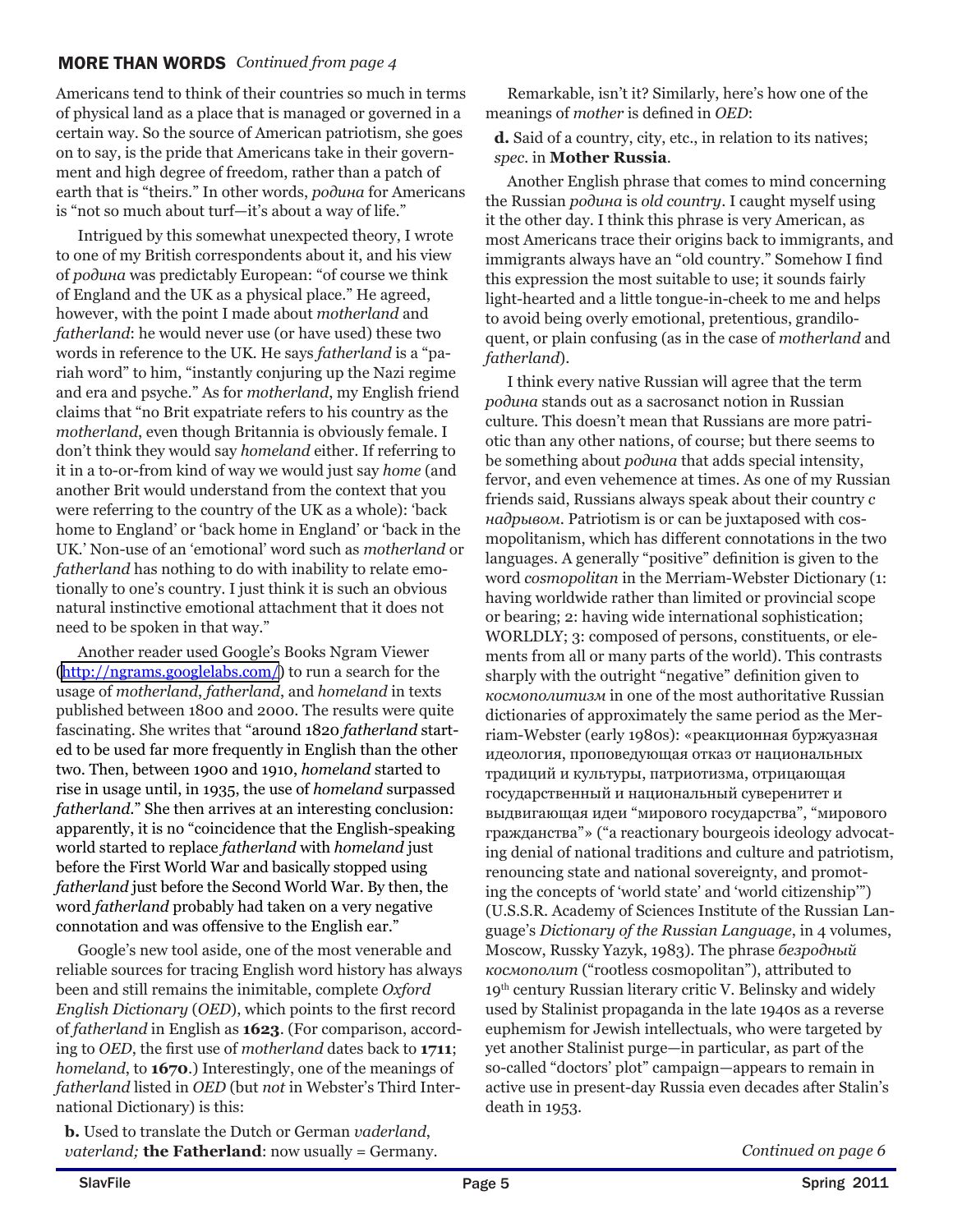### MORE THAN WORDS *Continued from page 5*

In addition to the three associations I quoted from the *Comparative Russian Dictionary of Associations* in the Winter 2011 *SlavFile*, here are a few more that I believe are fairly indicative of what Russians tend to associate with their *родина*: *любимая, одна, СССР, большая, наша, патриот, родная, всегда одна, единственная, край родной, красивая, милая, много-много, могучая, самая лучшая, своя, святое, великая, где родился, мой дом, моя земля, моя страна, моя, Россия, навсегда, начало, она одна, опять, отечество, место рождения, отчизна, долг, мать, боль, это свято, хорошая, у меня она есть*, etc. Interestingly, the word *родина* has been used with new adjectives in Russian culture lately. The first relatively new attribute that comes to mind is the adjective *историческая*, used mainly as reference to Israel in relation to those Jews who began to flee from the former Soviet Union en masse in the 1970s. I checked out a Russian question-and-answer Internet forum, otvet.mail.ru, and found what I believe is a symptomatic question-andanswer exchange on the subject:

- **Question:** Что такое «историческая родина»? Какие еще родины бывают? (What is "historical homeland"? What other homelands are there?)
- **Best Answer:** Родина бывает только одна. Это там, где ты родился и вырос. Других Родин не бывает. (A homeland can only be one: It is the place where you were born and grew up. There are no other homelands.)

There is another relatively new word combination with *родина*: *биологическая родина*, i.e., the place where one was born. I believe this phrase, too, is related to emigrants and emigration from Russia. As far as I can tell, it is built on the model of the expression *biological parent,* which, according to Google's Books Ngram Viewer, has seen a sharp rise in usage since the 1960s. Conveniently, *биологическая родина* allows the speaker to suggest a shift in loyalties while continuing to maintain his or her ethnic or national identity. Here is what Russian and Ukrainian writer and journalist Vitaly Korotich, who was editor-in-chief of the popular *Ogonyok* magazine in Moscow during the *perestroika* era, wrote on the subject of *родина* recently (see www.bulvar.com.ua/arch/2010/51/4d11304c697e3/):

### 52nd ATA Annual Conference

Boston, Massachusetts Marriott Copley Place October 26-29, 2011

Среди множества писем, которые я получаю до сих пор, есть и с обвинениями в том, что я способствовал распаду Советской Родины, за которую авторы некоторых писем проливали кровь на войне. Помню, я ответил одному из них, что **Родина у каждого единственная и не может быть ни советской, ни антисоветской, ни первой, ни второй, ни новой, ни бывшей, ни исторической, ни биологической**, но на это замечание мой корреспондент обиделся еще больше.

(Among the piles of letters that I continue to receive, there are some containing accusations that I have contributed to the break-up of our Soviet Homeland, for which the authors of some of these letters shed their blood during the war. I remember answering to one of them that **every person has but one Homeland that cannot be either Soviet or anti-Soviet, first or second, new or former, historical or biological**, but my comment seemed to have offended my correspondent even more.) [*Emphasis added*.]

\* \* \*

So, even if we assume that we know each and every meaning and usage of the words *easy* or *homeland* in English and the words *легкий (простой)* or *родина* in Russian, do the harmonies produced by the variety of these meanings, nuances, and connotations strike chords that sound identical in both languages? It appears that we create words to denominate notions or phenomena in order to reflect the world we live in, but the words in turn create new worlds that differ significantly from one another. I plan to elaborate on this matter in one of the future *Slav-File* issues and certainly look forward to your thoughts and suggestions.

Michael Ishenko translates from English into Russian, from Russian into English, and from Ukrainian into English. He lives in the San Francisco Bay Area and can be reached at *ishenko@aol.com*.

Translation Forum Russia 2011 St. Petersburg, Russia. September 23-25, 2011. For further information go to http://tconf. com/2010/11/translation-forum-russia-2011-announcement/ (English) or http://tconference.ru/2010/11/translation-forum-russia-2011/ (Russian).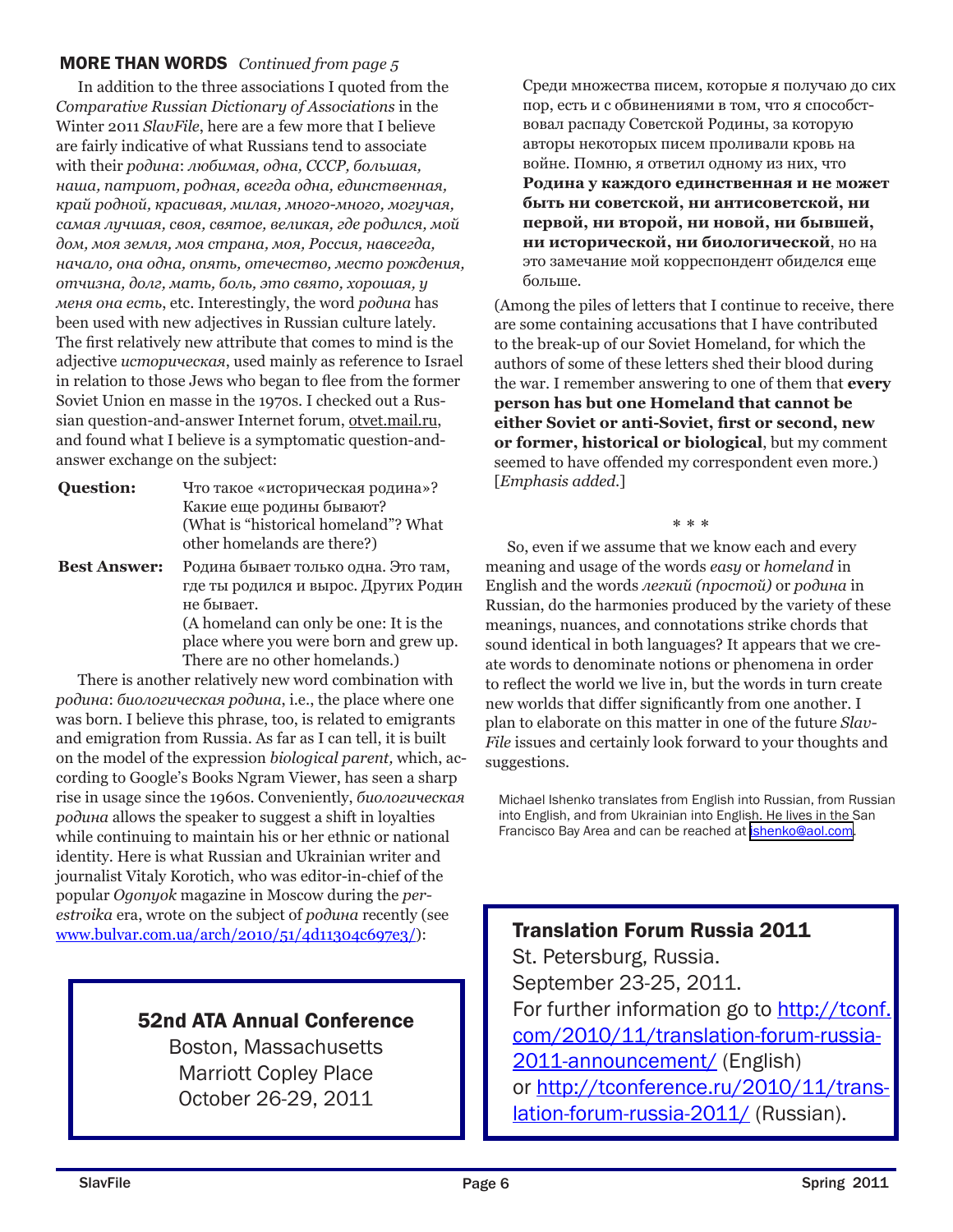### ADMINISTRIVIA *Becky Blackley, SLD Administrator*

*Spring has sprung, the grass has riz. I wonder where the flowers is. The birds is on the wing—absurd! In fact, the wings is on the bird.*

I always think of this little ditty with the arrival of each new spring.

I learned it as a child from my mother, and my sisters and I would run around the yard, chanting the poem with delight. It still makes me laugh. I hope you're all enjoying the new season. Now, on to the serious....

First of all, this year is an election year for our division. If you're interested in running for office, or if you want to nominate someone else, be sure to read the information on the election procedure starting on page 2 of this issue.

Also, don't forget about these two translators' gatherings coming up in the summer and fall. The first one is the International Federation of Translators (FIT) XIX World Congress, which will be hosted by the ATA in San Francisco, August 1–4, and will provide opportunities to network, mingle, and socialize with other translators and interpreters from all over the world. For more information, go to [www.fit2011.org/index.htm](http://www.fit2011.org/index.htm) (English) or [www.transla](http://www.translators-union.ru/fit/fitnews/2009/11/19/fitnews_51.html)[tors-union.ru/fit/fitnews/2009/11/19/fitnews\\_51.html](http://www.translators-union.ru/fit/fitnews/2009/11/19/fitnews_51.html) (Russian).

And if you're interested in traveling out of the country, you might consider attending Translation Forum Russia 2011, to be held in Saint Petersburg, September 23–25. Here you will be able to discuss current global translation and interpreting issues with freelancers, agencies, university professors, and software developers. I already know of several SLD members who will be attending this conference, and we hope to see many of you there. (Please let me know if you decide to attend, so I can have a list of all the SLD members at the conference.) For more information on Translation Forum Russia, go to [http://tconf.com/2010/11/translation](http://tconf.com/2010/11/translation-forum-russia-2011-announcement/)[forum-russia-2011-announcement/](http://tconf.com/2010/11/translation-forum-russia-2011-announcement/) (English) or [http://](http://tconference.ru/2010/11/translation-forum-russia-2011/) [tconference.ru/2010/11/translation-forum-russia-2011/](http://tconference.ru/2010/11/translation-forum-russia-2011/) (Russian).

Finally, during the winter days when I was snowbound at home, I did some exploring in the iTunes App Store just for fun. I have some basic apps on my iPhone, but I decided to look for books and movies, hoping to find some in Russian. At first I was disappointed, when it seemed that iTunes didn't have any foreign language films. Then I decided to change the way I was searching, and instead of looking for "Russian films" in the "Movies" category, I ran a general search for "Фильмы." And lo and behold, I found a treasure trove of classic Russian films. I hadn't found them earlier because, for some reason, the Russian language films are under "Apps," not "Movies." If you work with other Slavic languages, try searching for the keywords in those languages, instead of in English. I bought a few films and put

dozens of others on my "wishlist" to buy later. Sadly, most of them mysteriously disappeared from both my "wishlist" and from iTunes. However, there are still quite a few great films to choose from.

I also found a lot of Russian-language books in the "Apps" category at amazing prices. There were the complete works of Chekhov for only \$0.99, as well as the complete works of Bulgakov, Dostoyevsky, Gogol, Zamyatin, Turgenev, Ostrovsky, and works by Tolstoy, Gorky, Lermontov, Kuprin, Ilf and Petrov, Nekrasov, Akhmatova, Goncharov, Griboyedov, and Pushkin, including some audio books (with the accompanying written text). And I found more contemporary authors in the iBooks app. There you have to search for the author's name in Cyrillic to find books in Russian. Since I was reading Москва 2042 by Vladimir Voinovich at the time, I tried searching for "Войнович" and found the book was available. It was a lot of fun reading it on my iPad, because iBooks lets you bookmark pages, highlight passages, and add "post-it notes" to the text. That's great for marking new expressions to learn.

And, as often happens, while searching for one thing, I found something else—an app from iTunes U, called The Five-Minute Linguist, a series of audio recordings from the College of Charleston. There are 51 episodes, with topics that include the following:

- 1. How Do Babies Learn to Talk?
- 2. Why Should Americans Learn Languages?
- 3. Whatever Happened to Esperanto?
- 4. Is there a Language Crisis in America?
- 5. What Does It Take to Learn a Language Well?
- 6. How are Language and Thought Related?
- 7. What's the Difference Between Dialect and Language?
- 8. What Causes Foreign Accents?
- 9. Should We Be Studying Russian? (also Chinese? Arabic?)
- 10. How Good Is Machine Translation?
- 11. What Does It Take To Be an Interpreter?
- 12. What Does It Mean To Be Bilingual?
- 13. Can You Make a Living Loving Languages?

This is a fascinating series that will be of interest to translators, interpreters, and linguists alike. So, if you have an iPhone, an iPod, or an iPad, check out iTunes U. There's lots to be learned at this "university."

Enjoy the warm weather! Becky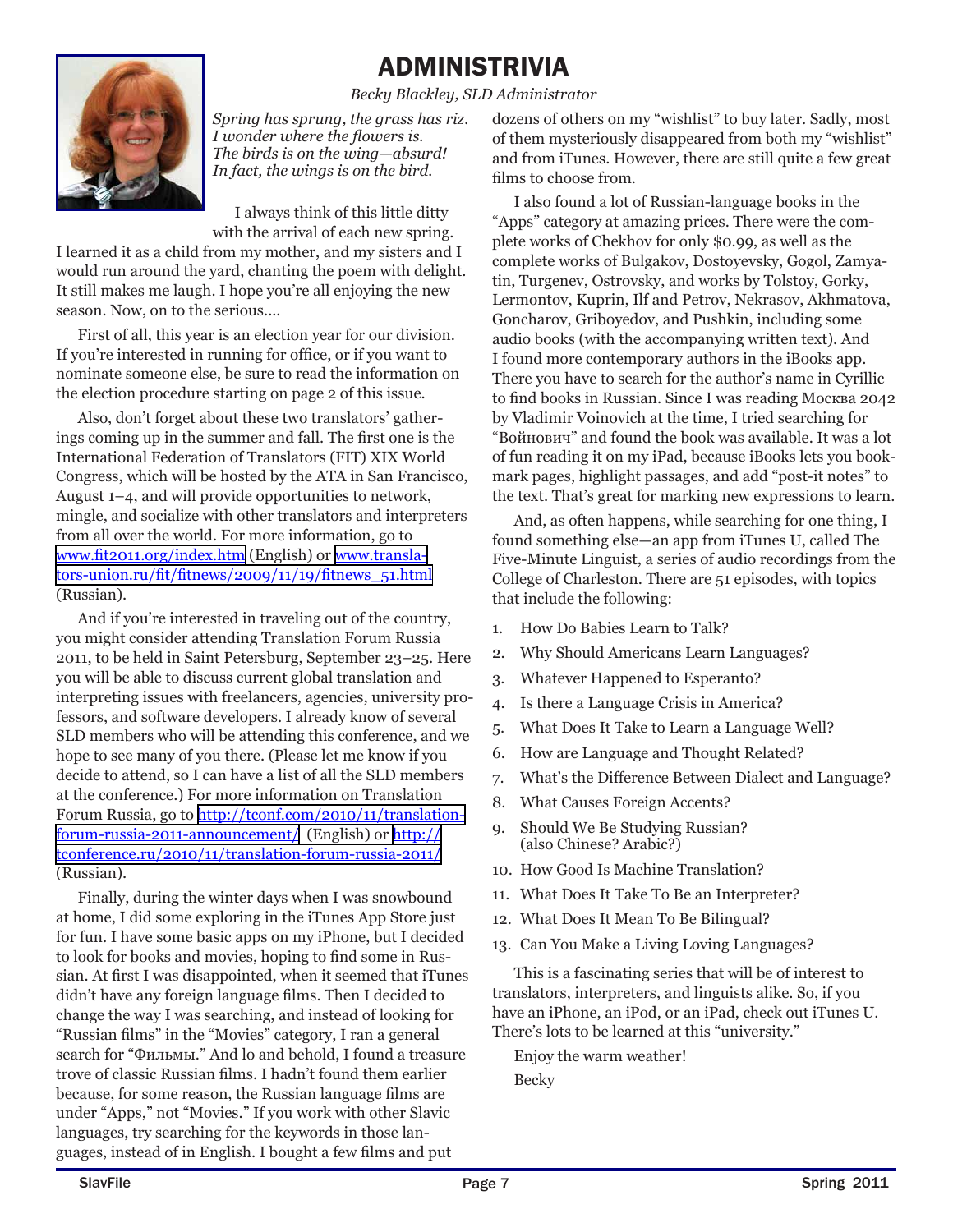### **SLAVFILMS** PODSTROCHNIK: TRANSLATION BETWEEN THE LINES (Part 2)

*Susan Welsh*

*In the last, Winter, issue of* Slav-File*, we published part one of a review of Director Oleg Dorman's TV series, exploring the life of literary translator Lilianna* 

*Lungina (1920-1998). This series won the Russian Academy of Televisions 2010 TEFI prize (the equivalent of an EMMY), which Dorman turned down. The first part of the review can be found here or in the Winter issue of*  SlavFile *on the SLD page of the ATA website.*

• Lilianna Zinovyevna and her mother were evacuated from Moscow to Naberezhnye Chelny at the outbreak of World War II. After a traumatic and impoverished life there, they return to Moscow, where, in the summer of 1944, Lilianna observes a column of German prisoners of war being marched from the Belorussian Station to Three Station Square, amid crowds of onlookers. She describes the scene:

First came the old generals in crumpled uniforms with the epaulets ripped off, wearing the caps of the Wehrmacht. They marched in the Prussian step, with their unshaven chins thrust forward, tucking first one hand and then the other into a pocket; it was cold, and fingers grew numb in the wind. And behind them, pellmell, came a throng of those of lower rank. Some leaned on makeshift crutches, some had their arms in slings, covered with dirty bandages. Some were barefoot. Blackened faces, emaciated to the bone, sunken cheeks, dark circles under the eyes, ghastly looks.... With great difficulty, they dragged themselves along; some still tried to hold themselves erect, while those who lacked the strength were bent over from cold and pain.... It was a pitiful sight, but I told myself not to pity them, reminding myself that they had pitied no one.

What I saw next struck me more than anything else. Some old ladies, haggard old women, like black moths, approached the convoy of prisoners and held out pieces of bread. You can imagine how, during the war, there was not enough bread to go around, so the old ladies were giving a share of their own meager, minuscule rations. The soldiers drew back, not knowing what was expected of them. But the old ladies, crossing themselves, insisted that the men take some. And some younger women also held out cups of water. Despite the hatred of the Germans, the horror at what they had actually done, which was being inflated even more in the newspapers—but still, God knows what terrible things they had done—there were old ladies and notso-old women who brought prisoners bread and water, who pitied them; that struck me, an impression that has stayed with me for a lifetime.

• Her discovery, toward the end of the war, that anti-Semitism was now becoming official state policy (in the Army) and was not merely the aberration of some deranged individuals. Both she and her husband, Sima, came from secular Jewish families, and their ethnic/religious origins had never previously been an issue. At first, she could not believe it: "It's totally against Soviet ideology! The Nazis are the anti-Semites, and they are the ones we're fighting!" But as the postwar period unfolded, the ugly truth became obvious to all, and the campaign against "rootless cosmopolitans" took off. When Lilia tries to get work as a translator, she learns that quotas for Jews are now in effect, and the company to which she applies has already met its limit. But since they had no Scandinavian translators there (compared to many French translators, for example), hiring her could be justified to the "higher-ups."

• Her forced participation in "culture" enforcer Andrei Zhdanov's 1946 persecution of poet Anna Akhmatova and satirist Mikhail Zoshchenko. All members of the IFLI Philological Faculty are summoned for a meeting to condemn the two as "alien influences." Lilia knows that she can neither raise her hand in support of their ostracism, nor can she bring herself to defy the authorities. She arranges to leave the hall before the vote, telling those sitting around her that she has a horrendous migraine. "And even that cowardly act cost me enormous effort, that's how afraid I was to leave the hall."

• Her observations on Stalin's death in 1953. Unlike many Soviet citizens—even, unbelievably, in the camps! who weep and think the world will now surely come to an end ("I think it was mass hypnosis," she says), Lilia and her husband are relieved that the dictator had died. But like everyone else, they want to see him lying in his coffin ("we felt the need to live this story through to the end"). They witness untold thousands, or was it millions, rushing toward the Hall of Columns where the body is lying in state, the crowd becoming a mob, pushing and shoving. The Lungins manage to extract themselves and go home, learning later that some 400 people were trampled to death. "Above and beyond the millions whom Stalin destroyed during his lifetime," says Lilia, "even after his death he dragged so many people after him."

• Her role in the emergence of the dissident movement, including her acquaintance with leading figures from Yevtushenko to Solzhenitsyn. Of particular interest is her description of the network in which she participated, which sent parcels to political prisoners:

*Continued on page 9* It was very difficult to live in a camp without outside help, with no parcels coming in. And so an entire

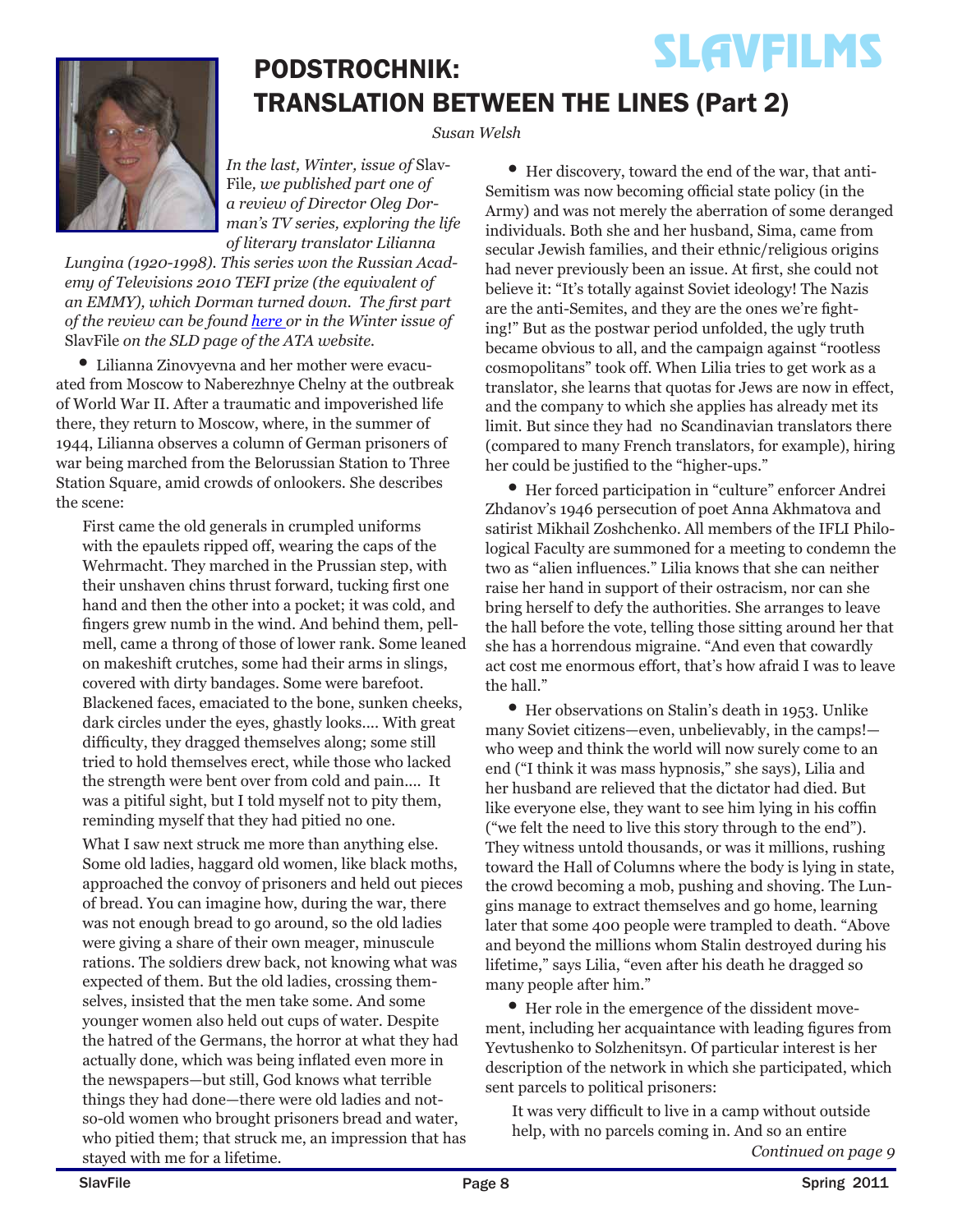### SLAVFILMS *Continued from page 8*

system was organized to collect personal items and money, and all the honest people around us, and we too, of course, participated. On certain dates, there were people who assembled it all and sent it off. And this also fostered trust. I, for example, collected a little money from academic circles: My uncle, Academician Frumkin, and his wife, my aunt Amalia Davydovna we can talk about it now, since both have long been in their graves—gave money very willingly, but repeated a hundred times: No one must know where it came from. Only anonymously, only if nobody knew who gave it. And many more were like that. When the opportunity arose to do it, not directly themselves, but through others, it turned out that many were willing to help. Carefully, concealing their involvement.

• Her joyful collaboration with Astrid Lindgren in the translation of many of Lindgren's delightful stories for children. Lindgren, says Lilia, is a person right out of her

own books. She comes to visit in Moscow, and Sima and Lilia accompany her by trolley back to her hotel. Astrid gets out, and starts to dance along the street. "At 1:00 a.m. Saying good-bye to us. And it was so infectious that Sima and I could do nothing but reply, dancing some sort of pirouettes in the empty trolley."



Izdatel'stvo Azbuka-Classika SPB *Lungina's translation of "Pippi on the Run."*

### The Film

The film itself is a monologue. Lilia, talking to the camera at age 77, seems to remember everything. Often in the narrative, when discussing something especially important, she says, "I've remembered this for my whole life." But of course, she has remembered *all* of it for her whole life. She speaks apparently without notes, without prompting (and



*Oleg Dorman says that the first time he heard Lilianna Zinovyevna's story, he felt like the first person to hear Homer's* Iliad*, and determined to make sure others could hear it too.*

without the "er ... um ... uh" that peppers most people's speech, notes Parfenov in his foreword to the book).

It's as though you had dropped by her apartment for a coffee, sat on her sofa, and stayed to hear her life story. That is more or less what happened to Dorman, who had been Semyon's film student and got to the know the family in 1983. They talked over breakfast, leaving both Semyon and Dorman to exclaim: This should be a film! Dorman reports that he went home feeling so moved by her story, that "it couldn't just be told to me." He felt like "the first person who had listened to Homer's *Iliad*!" When filming eventually began, he says that his role was quite minimal (video of forum at Boston College, April 26, 2010, <http://frontrow.bc.edu/program/dorman/>).

The filming was done over five days at her home. The film was produced with virtually no money; the illustrious cameraman Vadim Yusov worked without pay, because he believed in Dorman and the project. Yusov points out that Dorman, to allow the lengthy monologue to "breathe," assembled a rather astonishing array of photos and other artifacts from the lives of Lungina, her parents, her husband, and her friends. He also incorporates contemporary music and film footage of places she lived, studied, and worked. Some of this cinematographic material would mean more to a Russian than to a foreigner, but Lilianna's narrative propels the story forward so vigorously that it was hard for this foreign reviewer to turn off the TV or put the book down. (In fact, cameraman Yusov watched all 15 episodes without interruption when the film was finally completed, so enthralled was he with his subject and the artistry of the production.)

### The Future

What next for the director who has thrown down a gauntlet to both the TV establishment and Russia's political elites? Time will tell. I interviewed Dorman after his refusal of the TEFI award, and he expressed his deep disgust with what he sees as the repressive environment and deliberately fostered cynicism of the past decade, which he calls a return of "Soviet power."

I asked him what he would say to a young person, just starting a career in—let's say—filmmaking, who is considering whether or not to emigrate. Dorman replied: "I have stayed only because to leave would be, for me personally, a kind of escape, a defeat. However, I am not at all sure that staying here is, in itself, a display of strength. I have told young people on more than one occasion: You should live where you can be the most productive."

And what was Lilianna Zinovyevna's prognosis for Russia's future? Hopeful, but worried. Despite the irrepressible optimism that suffuses her monologue, she begins her tale on a somber note, as she describes her reason for undertaking this project: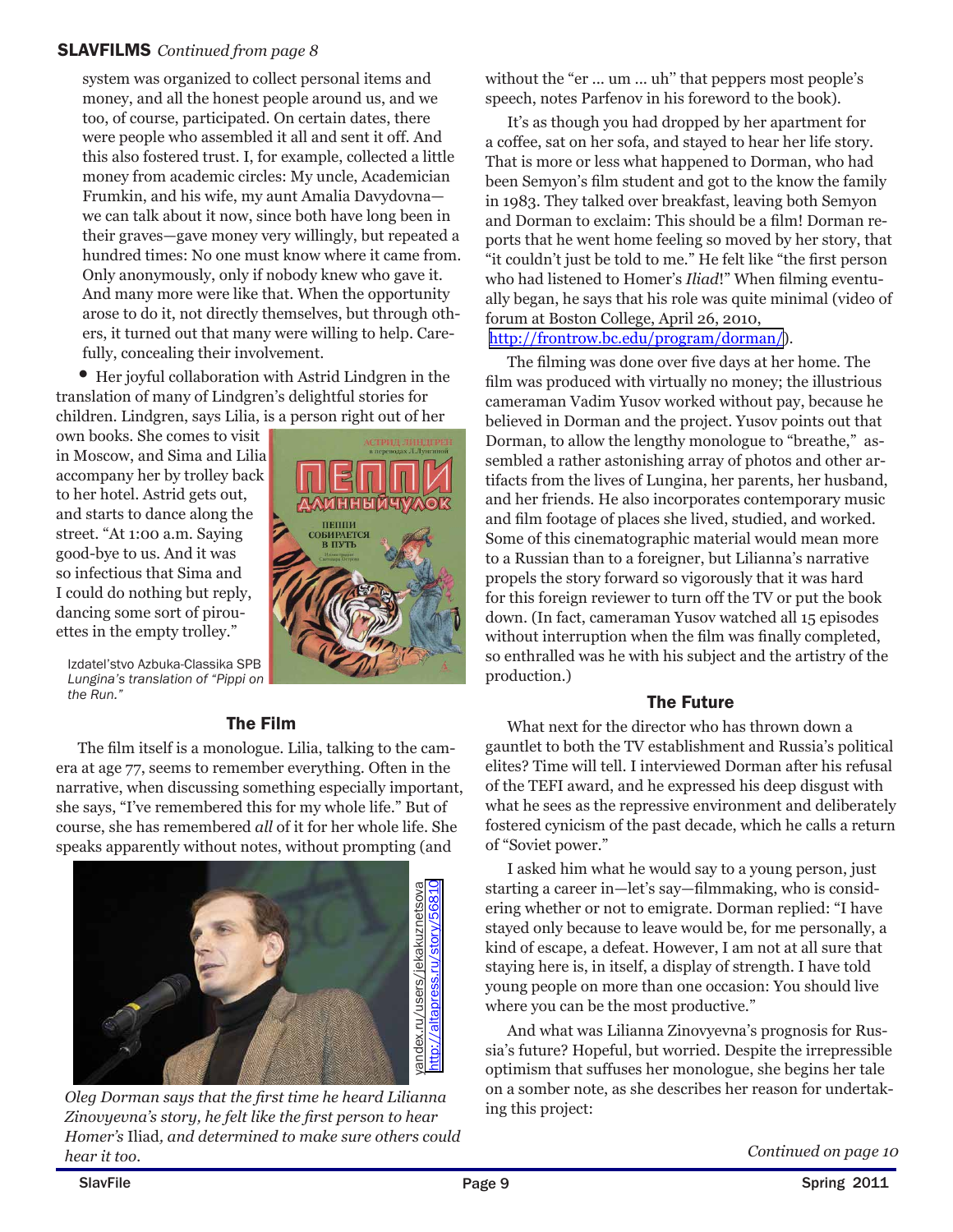

*Semyon Lungin and Lilianna Lungina. She likens their marriage to the cameos made by a master craftsman of legend: He always made them in pairs. After being scattered about the world, those that came back to their "other half" were guaranteed happiness. "Sima and I had that feeling," she says.*

"Generally it seems to me that now, at the end of the century, when there is such frightful mental confusion and when our country is hurtling along to who knows where—there is a feeling that it is hurtling, at constantly accelerating speed, toward some kind of abyss perhaps it is really important and useful to preserve as many of the fragments as we can of the lives we lived, from the 20th century and even, through our relatives, from the 19th. Maybe the more people bear witness to this experience, the more we will be able to preserve from it, and in the end, combine these fragments into a more or less complete picture of what it means to live a life that is actually human, a life with a human face, as people say nowadays. And thus to give something, to help the 21st century in some way."

While there are no crystal balls in this business, it is certain that *Podstrochnik* is a contribution to this worthy goal. It should be circulated to a much larger audience, both in Russia and abroad.

The film, "Подстрочник. Лилианна Лунгина в многосерийном фильме, режиссер Олег Дорман" ("Podstrochnik. Lilianna Lungina in a multi-part film series directed by Oleg Dorman"), is only available online, such as here. The author of this review, Susan Welsh, can be reached at welsh\_business@verizon.net

### CALL FOR OFFICER NOMINATIONS

### *Continued from page 2*

To nominate a candidate for SLD office, you may contact the Nominating Committee listed above or download the Nomination Form from [the SLD Home Page](http://www.ata-divisions.org/SLD/index.htm). The Nomination Form may be mailed or faxed to ATA Headquarters:

> Jamie Padula American Translators Association 225 Reinekers Lane, Suite 590 Alexandria, Virginia 22314 Fax (703) 683-6122

### SLD ELECTION SCHEDULE

Following the publication of the slate of candidates to the SLD membership, there will be a 45-day window of time in which written petitions from additional candidates will be accepted. Each candidate's petition to be added to the ballot must be accompanied by signatures of 15 SLD members in good standing.

In the case of an uncontested election, Division officers will be declared by acclamation.

In the case of a contested election, ballots will be sent to the membership no later than September 15, 2011.

**July 2.** Deadline for nomination of officers

**July 7** (16 weeks before Annual Meeting of the division) Nominating Committee submits report to ATA Chapter and Division Relations Manager, along with a written acceptance letter from each candidate

**July 21** (14 weeks before Annual Meeting of the division) Slate of candidates published to membership along with a written candidate statement from each candidate

**September 4** (45 days after publication of slate) Deadline for receipt of petitions to add candidates to slate; each petition must include a written acceptance letter from the candidate to be added

**September 15** (6 weeks before the Annual Meeting of the division). Ballots for opposed elections sent to membership by ATA Headquarters. Inspector of Elections and at least 1 assistant must be appointed by the division administrator

**October 20** (7 days before the Annual Meeting of the division). Deadline for receipt of ballots by Inspector of Elections in care of ATA Headquarters

**October 26-29** (day of annual meeting of the division at ATA's 52nd Annual Conference, Boston, Massachusetts) Inspector of Elections or delegate announces election results or officers are elected by acclamation

### WHY GET INVOLVED?

We hope you will take this opportunity to consider stepping forward as a volunteer during the coming year, if not as a candidate for office, then perhaps as a mentor to a new member or a contributor to the Division newsletter. There are many ways to be involved, and volunteering is a wonderful way not only to share your experience but also to expand your network of contacts.

As always, your support of the Slavic Languages Division and ATA is greatly appreciated. Thank you.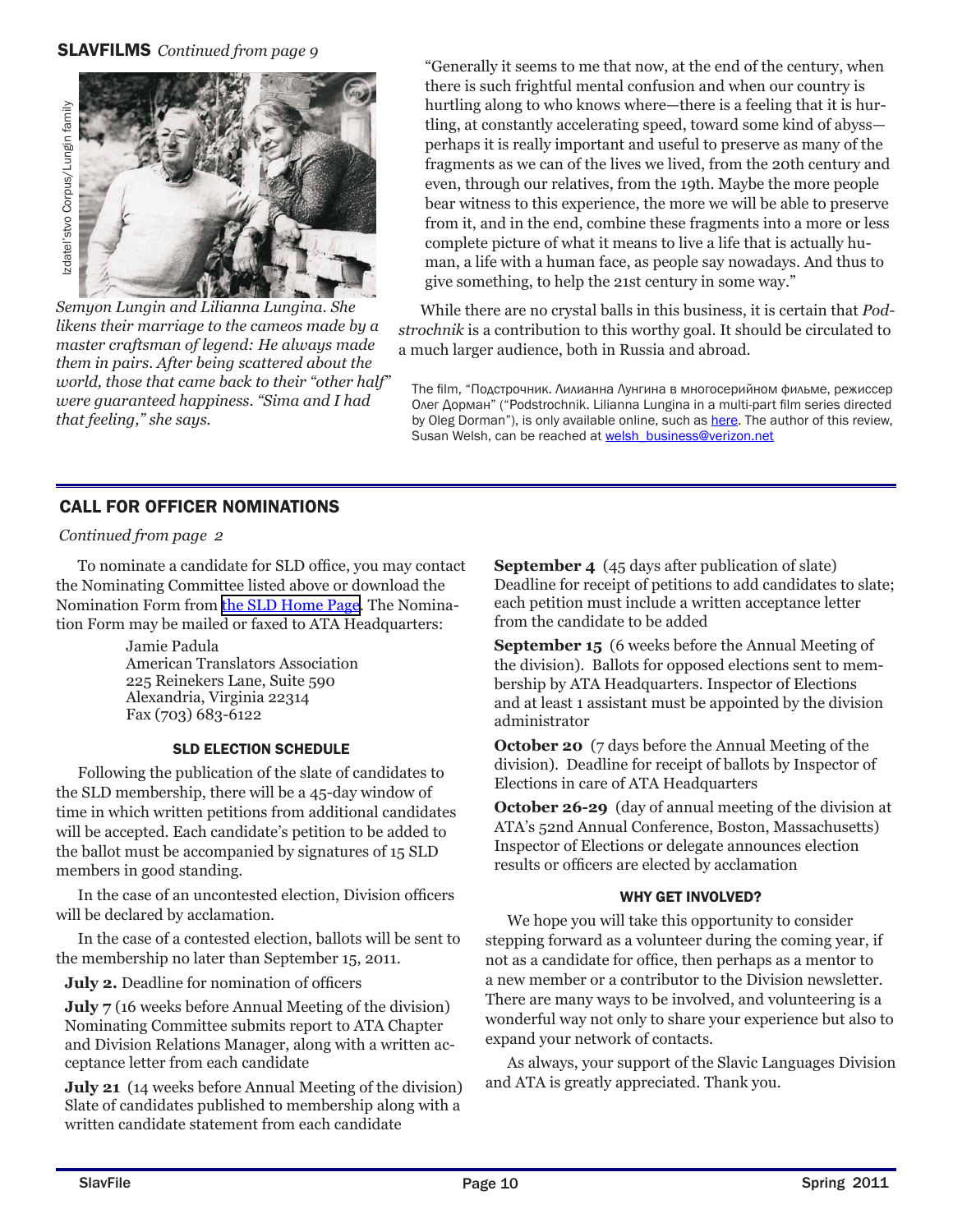## 2010 ATA CONFERENCE PRESENTATION REVIEW

### LAUNCH CAMPAIGN!

### Developing and Using Rocket and Space Terminology

*Presentation by Alex Lane Reviewed by Jen Guernsey*

First, a confession: I have virtually no interest in rocket and space terminology. Why, then, the sensible reader will ask, did I go to this conference session? There are three reasons: one, I feel a certain loyalty to presenters from our division; two, I know Alex Lane to be an engaging speaker; and three, I had nothing more interesting to do.

Alex began the presentation with a detailed description of the Baikonur Cosmodrome—its location, layout, and features, including some nifty photos. Throughout the presentation, there were anecdotes and descriptions that gave a sense of what his work as an interpreter for NASA there entails. This aspect of the presentation brought to mind those Take Your Kid to Work Day events, where the kids are able to tour the workplace and get a feel for the work Mom or Dad does. This is not to imply that I felt infantilized, merely that it was interesting for me in that wide-eyed-kid sort of way.

After the Tour de Baikonur, Alex spent a good deal of time providing suggestions for tracking down terminology and solving other translation/interpretation conundrums. (Later in the presentation, when he discussed a number of confounding terms and phrases, it was easy to see why it would be critical to develop good terminology resources and research techniques.) His first suggestion was simply to be a good observer—to keep eyes and ears open for terminology and usage, and to carry around a notebook to jot things down.

The next suggested resources were people. The most obvious resource, Alex noted, is the other interpreters on site. He also suggested taking advantage of the subject matter experts at hand (something I wish I had more access to in my own work). But he emphasized that in either case, good

### **Communications: Procedures**

#### • Procedure words

- \* "loud and clear"
- \* not just a turn of the phrase
- \* signal strength (1-5) & readability (1-5)
- \* "five by five"
- \* equivalent to Russian "вас слышно хорошо"
- Spelling alphabets
	- \* Alfa, Bravo, Charlie, Delta, Echo, ...
	- Анна, Борис, Василий, Григорий, Дмитрий, ...



Alex Lane receives a sprinkling of holy water at the service held to bless the launch vehicle at the pad.

terminology research takes time and involves asking clarifying questions and verifying the information received. This advice is relevant not merely to an interpreter at Baikonur, but also to a translator like me working in her basement, where it is all too tempting to pull the first sensible-looking alternative out of Multitran and call it a day, rather than research further. He also noted that diplomacy plays an important role here; it serves no one to get into an argument about terminology. Alex emphasized the particular difficulties of getting good information out of subject matter experts, who may assume that you won't understand what they are talking about and therefore oversimplify their explanations; who might not do a good job of explaining things; or who might even be flat-out wrong despite their "expert" status.

Finally, Alex described several documents that are useful sources of terminology and usage. For his particular work at Baikonur, such documents are the Interface Control Document (basically, a project "bible" that defines performance requirements, physical/functional interfaces, and environmental interfaces), and the daily schedule. Of course, in my own work (pharmaceutical and medical translation), I won't be using an Interface Control Document. But it is a good reminder that with a little research, I can track down overarching documents—a country's general pharmaceutical regulations, for instance—that can serve as a source of terminology and usage. Again, Alex inserted the caveat that one should not use such resources blindly. As they say, trust but verify.

*Continued on page 12*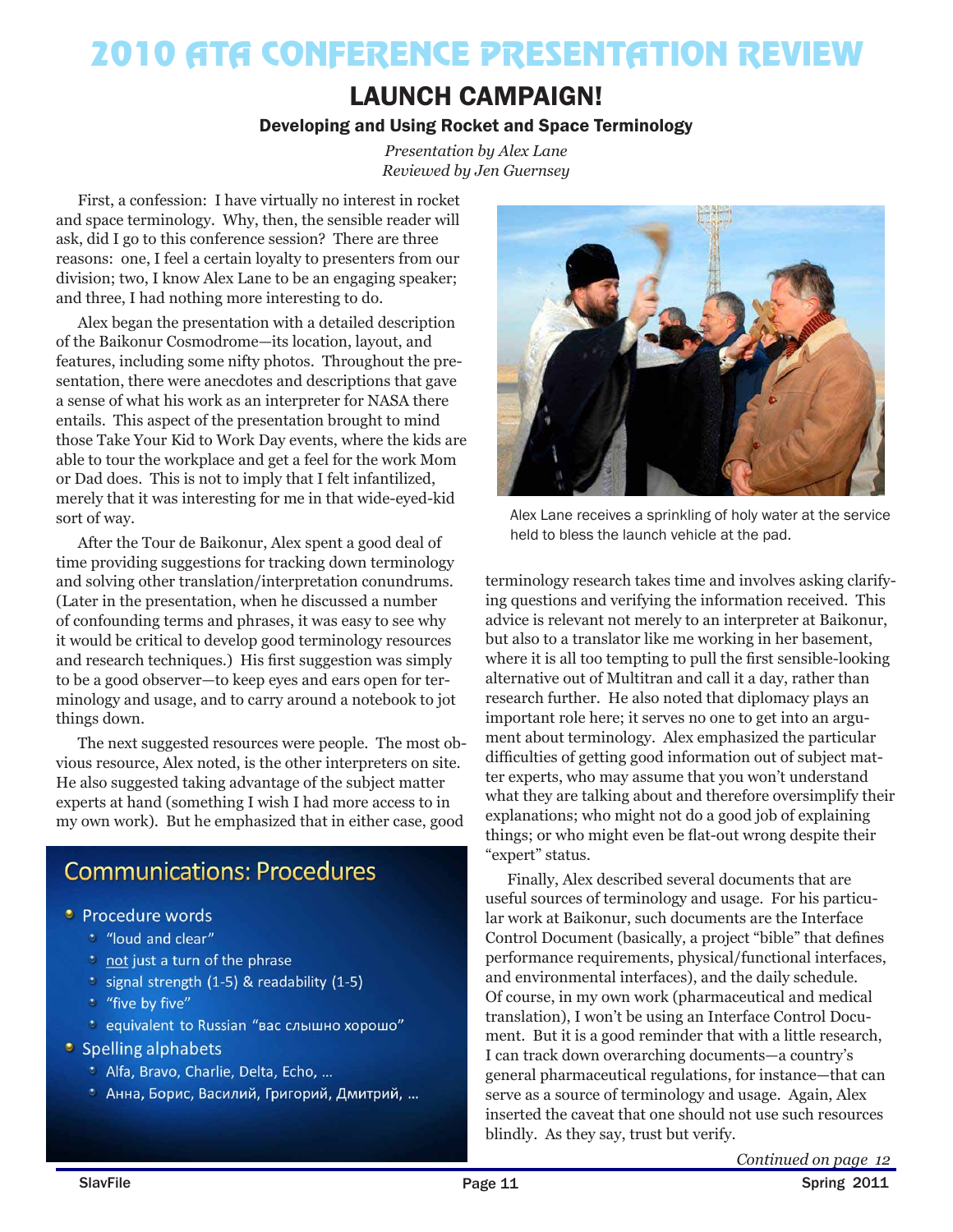### LAUNCH CAMPAIGN

#### *Continued from page 11*

Upon reviewing Alex's PowerPoint slides for this article, I was surprised at just how much terminology he had managed to slip into the presentation. Somehow, he covered the terminology without being dull and plodding, as a recitation of terminology can often be. To the right you will find a table of most of the terms he cites; he has also posted the slides on his blog at [http://](http://www.galexi.com/2010/11/07/ata-conference-presentation/) [www.galexi.com/2010/11/07/ata-confer](http://www.galexi.com/2010/11/07/ata-conference-presentation/)[ence-presentation/](http://www.galexi.com/2010/11/07/ata-conference-presentation/). These slides are highly recommended, even for those of us who are not space junkies. Many of the terms' equivalents in the other language are not at all obvious and are not direct translations; consider, for instance, "integrated launch vehicle," which is rendered in Russian as ракета космического назачения (a "rocket for space purposes"). In some cases, a single thing in one language has multiple possible names in another. Hence, the aforementioned importance of good terminology resources and research skills. Alex also spent some time distinguishing between terms that might be mistaken for one another: fuel/propellant, согласование/утверждение, hazard/danger/risk, safety/security.

Alex finished up his presentation by giving more insight into the actual feel of the interpreting work and the launch itself by describing some specifics of the radio communications that occur during a launch. For instance, he described how the operators define and report that signals are coming in loud and clear, and his PowerPoint featured some actual audio of both the Russian and English of the scripted conversations that are part of the pre-launch procedure. To top it off, he ran a short video of a rocket launch—the whole point of the entire exercise, after all.

In sum, despite my lack of particular interest in the subject matter, it turns out that I made a good choice by attending this presentation. Alex is still the engaging presenter I remember, so the presentation was fun and entertaining. But not only that, I gained a real feel for the work he and other linguists do at Baikonur and in this field in general, as well as some good hints for tracking down appropriate terminology.

| <b>Russian</b>                                            | <b>English</b>                          |
|-----------------------------------------------------------|-----------------------------------------|
| Космическая головная часть (КГЧ)                          | Ascent unit                             |
|                                                           | Space head unit                         |
|                                                           | Orbital block                           |
|                                                           | Space nose cone                         |
| Разгонный блок                                            | <b>Upper stage</b><br>Orbit-raising kit |
| Компоненты топлива                                        | Propellant                              |
| $\overline{\Gamma}$ орючее                                | Fuel                                    |
| Окислитель                                                | Oxidizer                                |
| Согласование                                              | Concurrence, agreement                  |
| Утверждение                                               | Approval, endorsement                   |
| Опасность                                                 | Hazard, risk                            |
| Опасный                                                   | Hazardous                               |
| Безопасность                                              | Safety OR security                      |
|                                                           | (depends on context)                    |
| Тележка                                                   | Cart OR dolly                           |
| Воздуховод                                                | Air duct                                |
| Гаргрог                                                   | Wiring duct                             |
| Контрольно-проверочная                                    | Checkout & test equipment (COTE)        |
| аппаратура                                                | Calibration & test equipment (CTE)      |
|                                                           | Test & checkout equipment (TCE)         |
| Технический комплекс (ТК)                                 | Processing facility                     |
| Технологическая заправочная<br>площадка (ТЗП) РБ «Бриз-М» | Breeze-M fueling area                   |
| Головной обтекатель (ГО)                                  | Payload fairing (PLF)                   |
| Космический аппарат (КА)                                  | Spacecraft (SC)                         |
| Переходная система (ПС)                                   | Payload adapter (PLA)                   |
| Разгонный блок (РБ) «Бриз-М»                              | Breeze-M upper stage (US)               |
| Ракета-носитель (РН)                                      | Launch vehicle                          |
| Транспортно-установочный агрегат Transporter-erector      |                                         |
| (TYA)                                                     |                                         |
| Обход                                                     | Walkdown (in preparation for)           |
| Приемка                                                   | Acceptance (e.g., of a facility)        |
| Набор готовности                                          | Launch countdown                        |
| Инструктаж                                                | Briefing (not instruction)              |
| Выдача расхода                                            | Dynamic propellant flow                 |
| Автономные операции                                       | Standalone operations                   |
| Автономные испытания                                      | Component-level tests                   |
| Ракета космического назначения                            | <b>Integrated launch vehicle</b>        |
| (PKH)                                                     |                                         |
| Ракетно-космический комплекс<br>(PKK)                     | Launch system                           |
| Стартовой комплекс (СК)                                   | Launch complex                          |
| Вывоз РКН на СК                                           | Rollout                                 |
| Выкатка                                                   |                                         |
| Ферма обслуживания (ФО)                                   | Mobile service tower (MST)              |
| Стартовой стол                                            | Launch pad                              |
| Подстольное помещение                                     | Vault                                   |
| Выносной командный пункт (ВКП)                            | Blockhouse ("the bunker")               |
| Карточка оператора                                        | Script                                  |
| Выведение                                                 | Ascent                                  |
| Включение                                                 | <b>Burn</b>                             |
| Опорная орбита                                            | Parking orbit                           |
| Промежуточная орбита                                      | Intermediate orbit                      |
| Переходная орбита                                         | Transfer orbit                          |
| Целевая орбита                                            | Target orbit                            |
| Отделение                                                 | Separation                              |
| Маневр увода                                              | Collision-avoidance maneuver            |
|                                                           |                                         |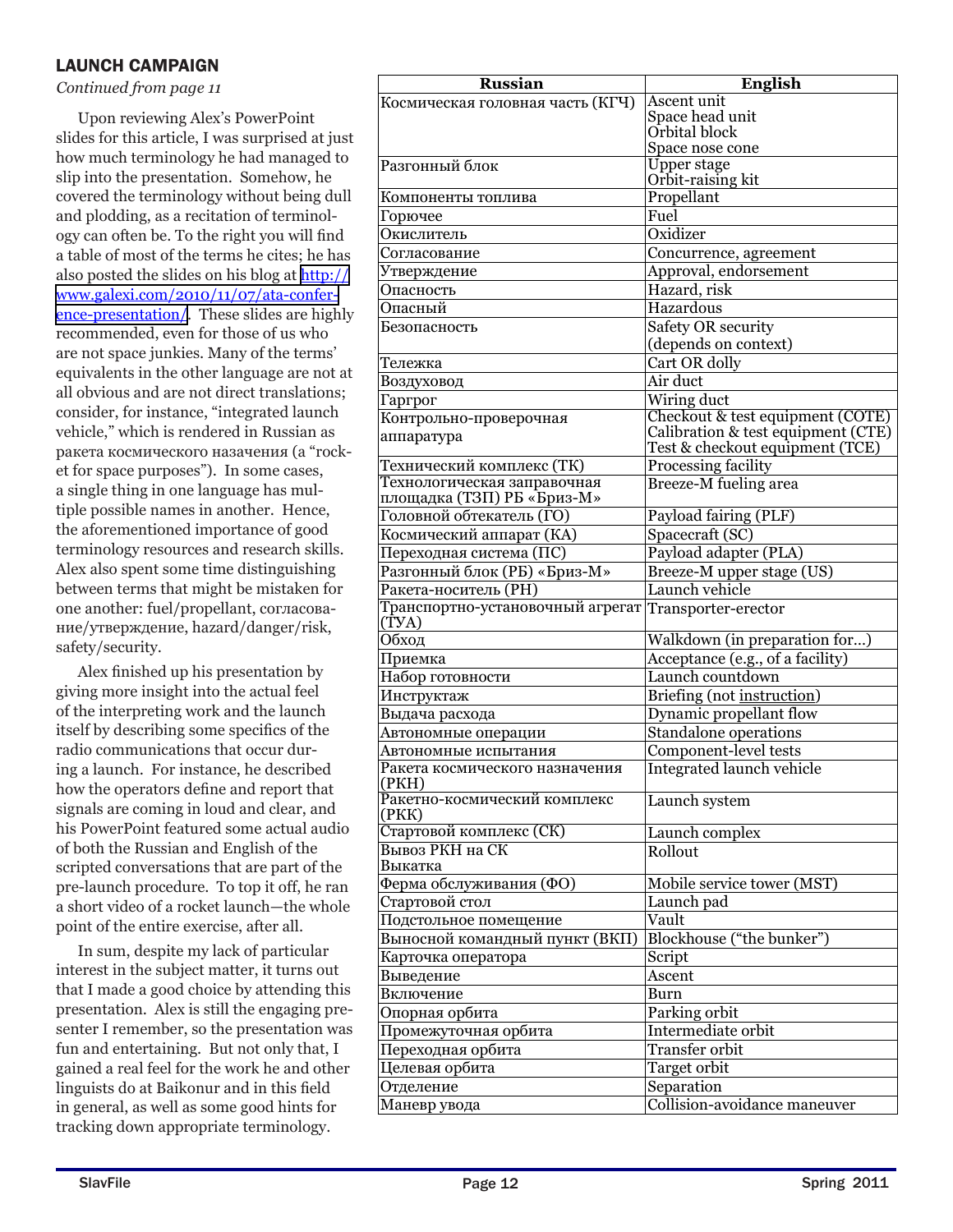### 2010 ATA CONFERENCE PRESENTATION REVIEW

### Practical Challenges of Legal and Medical Interpreting

*Presentation by Natalia Petrova (natapetrova@yahoo.com) Reviewed by Vadim Khazin* 

Those of us involved in court interpretation in New Jersey know Natalia Petrova as one of our best Russian court interpreters. This presentation showed that the scope of her professional activities goes far beyond this; she works not only in New Jersey but also in Delaware and Pennsylvania and does medical as well as legal interpreting.

Her presentation, attended unfortunately by few Slavic Division members but many representatives from other language groups, consisted of two sections. First she described some general aspects of legal and medical interpreting (modes, settings, the role and rules of interpreter ethics). One important point Natalia emphasized in this section was that an interpreter's role is to be a facilitator of communication and only that, NOT a teacher, counselor, supervisor, editor, mind-reader, or hero(ine).

However, sometimes interpreters encounter tough situations where it is difficult to know what to do. All practitioners in both legal and medical areas have had their own experiences, and Natalia, of course, could not and did not provide comprehensive answers to how to handle them. Nevertheless, in the second section of her talk she provided quite a number of suggestions, describing "practical challenges" as she calls them, or case studies from both legal and medical environments based on her own vast experience. This section, judging by the reaction of the audience, was the most interesting and instructive. I will cite some examples for which everyone may have their own solution. However, Natalia's solutions are briefly provided.

First, legal. What to do if you are hired to interpret for a plaintiff claiming loss of hearing in one ear caused by his former partner's assault, but while talking to this plaintiff you do not notice any hearing problems?

*Natalia's solution: I did nothing. The principle of impartiality and confidentiality does not allow me to express in any way my own opinion on the case. The plaintiff kept playing a half-deaf person; he even asked the judge to allow me to move over and stand closer to the side of his allegedly better hearing ear, and I did just that.*

What to do if you are assigned to interpret for a criminal defendant's parents and in the middle of the trial, after a dispute between the parties about the accuracy of the translation of a lengthy e-mail correspondence between the defendant and a witness, the judge asks you to help in this matter?

*Natalia's solution: Since the judge, pressed by the media and the parties to finalize this case after two split juries, badly wanted not to reschedule the proceedings by involving a third party for this task (as should be done by all codes), I agreed, as an exception, to do this after looking at the translation and finding it to be mostly satisfactory. The hearing was interrupted for only the 3 hours I needed to edit the translation to the satisfaction of both parties.*

Now, medical. What to do if you are assigned as a Russian interpreter for a female patient who, as it appears, speaks Moldavian/Romanian, not Russian, but is accompanied by her Russian-speaking husband?

*Natalia's solution: Again, it was against the rule to use the relay method of interpretation but, since the patient urgently needed surgery, I decided not to abandon the case, compelling them to look for a Romanian interpreter, so I interpreted for the husband, who then interpreted for the wife.*

What to do if you are interpreting for a patient who seeks to have the state pay his hospital bill, claiming unemployment and lack of insurance or funds, but then, after the social worker leaves, confesses to you that in reality he has a construction business and plenty of money?

*Natalia's solution: Guided by the principle of confidentiality, I did not reveal this information to anybody.*

The final example, which amused the audience the most, deserves a word-for-word retelling:

"You are in the waiting room of a proctology surgeon's office. Your patient is a male approximately 70 years old. He looks very fit and tells you stories about marathons he has run and other sports he participates in. Then he starts reciting lyrical poetry to you and tells you how much he wishes he could recite it in English (he does not speak a word of English), and all of a sudden you feel his hand on your knee."

This, I think, was a really tough situation that could not have happened to a male interpreter but only to an attractive lady, such as Natalia. And indeed, how should or could she react to such unexpected and unwarranted behavior, especially as there was no other free seat she could take and she could not leave the room?

*Natalia's solution: I explained to him harshly that his harassing behavior was inadmissible, and threatened that if I were to complain he would end up at the security office. He was frightened and apologized. Later a chair was provided for me on the opposite side of the reception counter.*

By the way, Natalia's practice has been to protect herself in unusual situations, when the rules had to be broken, by requesting that an appropriate statement be provided and signed by on-site officials.

In conclusion, Natalia Petrova should be commended for putting some of her own professional experiences under a microscope for us, an exercise that was quite useful, as well as entertaining, to the interpreters who attended her session.

Dr. Vadim Khazin (vkhazin@gmail.com) works as a freelance translator and interpreter (mainly English↔Russian and English↔Ukrainian) and has a number of certifications in both areas. He is an ATA certification test grader for both English-Russian and English-Ukrainian, and is the Chair of the latter group.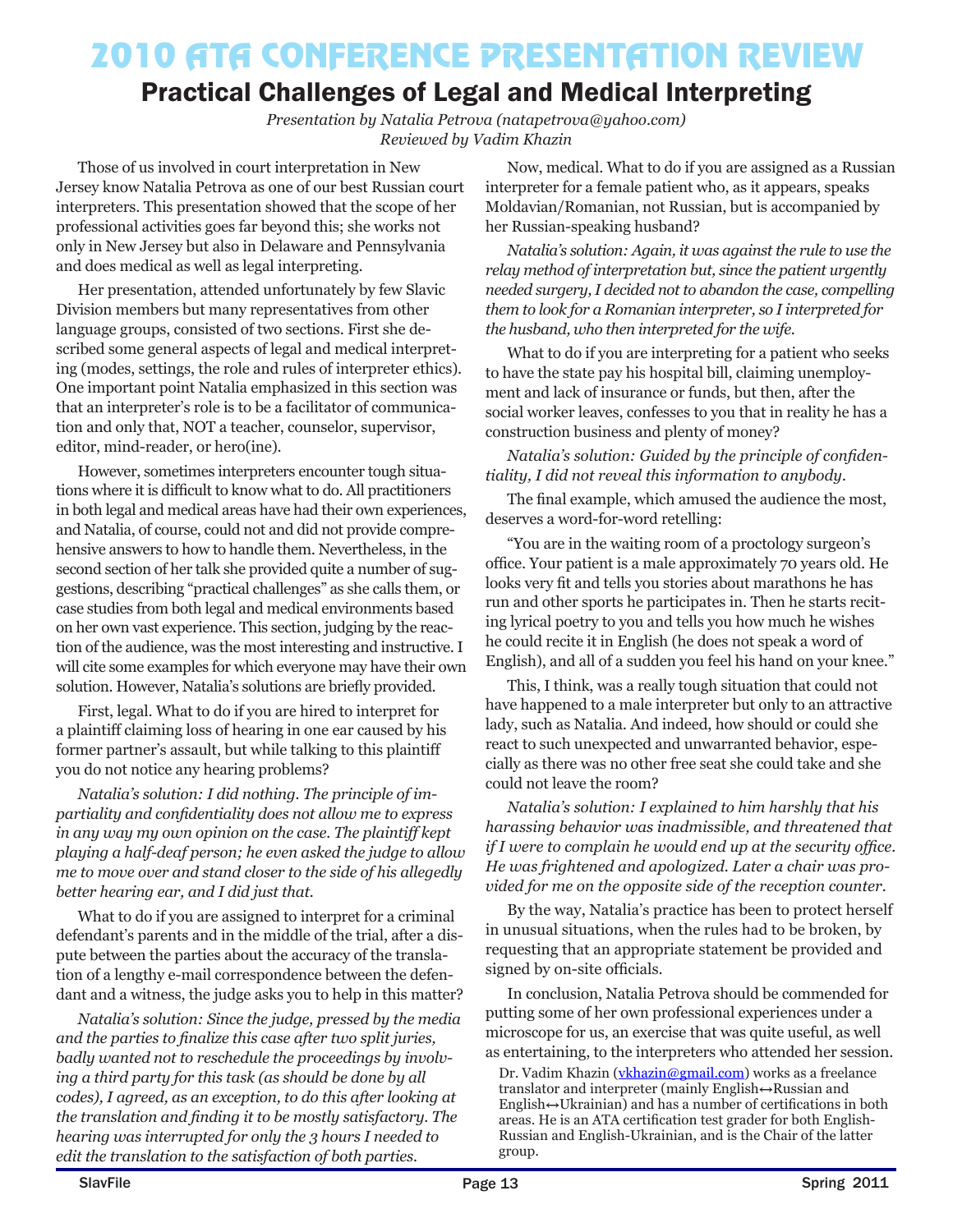### THE UNFORTUNATE MUTILATION OF HARRY POTTER

*by Jen Guernsey*



Recently, I gave a presentation to my son's sixth-grade class on translating, interpreting, and the Russian language. As part of the presentation, I wanted to introduce the kids to the concept of machine translation and to the notion that translation entails much more than a straightfor-

ward, one-on-one correspondence of words. To that end, I used a Russian translation of Harry Potter, which I had obtained to pass around to the kids, and I ran the first two paragraphs through Google Translate a couple of times to demonstrate the mangled results. Mangled they were, as you can see below, but honestly Google Translate did a better job than I had expected.

The entire process of translating and re-translating reminds me of a video I saw recently in which 500 people in sequence were asked to trace a line that had been drawn. As you can see from the video, which you can access [here](http://www.dump.com/2011/02/17/a-sequence-of-lines-traced-by-five-hundred-individuals-in-an-online-drawing-program-each-new-user-only-sees-the-latest-line-drawn-and-can-therefore-only-trace-this-latest-imperfect-copy-video/), after 500 iterations, the line bore absolutely no resemblance to the original. I don't have the patience to run a translation through 500 iterations of Google Translate, but I suspect that the results would be similarly distorted. Enjoy.

Jen can be reached at jenguernsey@gmail.com.

### ORIGINAL ENGLISH

Mr. and Mrs. Dursley, of number four, Privet Drive, were proud to say that they were perfectly normal, thank you very much. They were the last people you'd expect to be involved in anything strange or mysterious, because they just didn't hold with such nonsense.

Mr. Dursley was the director of a firm called Grunnings, which made drills. He was a big, beefy man with hardly any neck, although he did have a very large mustache. Mrs. Dursley was thin and blonde and had nearly twice the usual amount of neck, which came in very useful as she spent so much of her time craning over garden fences, spying on the neighbors. The Dursleys had a small son called Dudley and in their opinion there was no finer boy anywhere.

### PUBLISHED RUSSIAN TRANSLATION

Мистер и миссис Дурсль проживали в доме номер четыре по Тисовой улице и всегда с гордостью заявляли, что они, слава богу, абсолютно нормальные люди. Уж от кого-кого, а от них никак нельзя было ожидать, чтобы они попали в какую-нибудь странную или загадочную ситуацию. Мистер и миссис Дурсль весьма неодобрительно относились к любым странностям, загадкам и прочей ерунде.

Мистер Дурсль возглавлял фирму под названием «Граннингс», которая специализировалась на производстве дрелей. Это был полный мужчина с очень пышными усами и очень короткой шеей. Что же касается миссис Дурсль, она была тощей блондинкой с шеей почти вдвое длиннее, чем положено при ее росте. Однако этот недостаток пришелся ей весьма кстати, поскольку большую часть времени миссис Дурсль следила за соседями и подслушивала их разговоры. А с такой шеей, как у нее, было очень удобно заглядывать за чужие заборы. У мистера и миссис Дурсль был маленький сын по имени Дадли, и, по их мнению, он был самым чудесным ребенком на свете.

### MY TRANSLATION OF THE RUSSIAN

Mr. and Mrs. Dursley lived at number four, Yew Street, and always stated with pride that they, thank God, were absolutely normal people. You would never expect them, of all people, to end up in any sort of strange or mysterious situation. Mr. and Mrs. Dursley were quite unapproving of any strangeness, mysteriousness, or other nonsense.

Mr. Dursley was the head of a company called Grunnings, which specialized in the manufacture of drills. He was a plump man with a very full mustache and a very short neck. Regarding Mrs. Dursley, she was a gaunt blonde with a neck almost twice as long as was appropriate for her height. However, this deficiency suited her quite well, since Mrs. Dursley spent a large portion of her time keeping an eye on the neighbors and listening in on their conversations. And with such a neck as hers, it was very convenient to look over others' fences. Mr. and Mrs. Dursley had a small son named Dudley, and in their opinion, he was the most marvelous child in the world.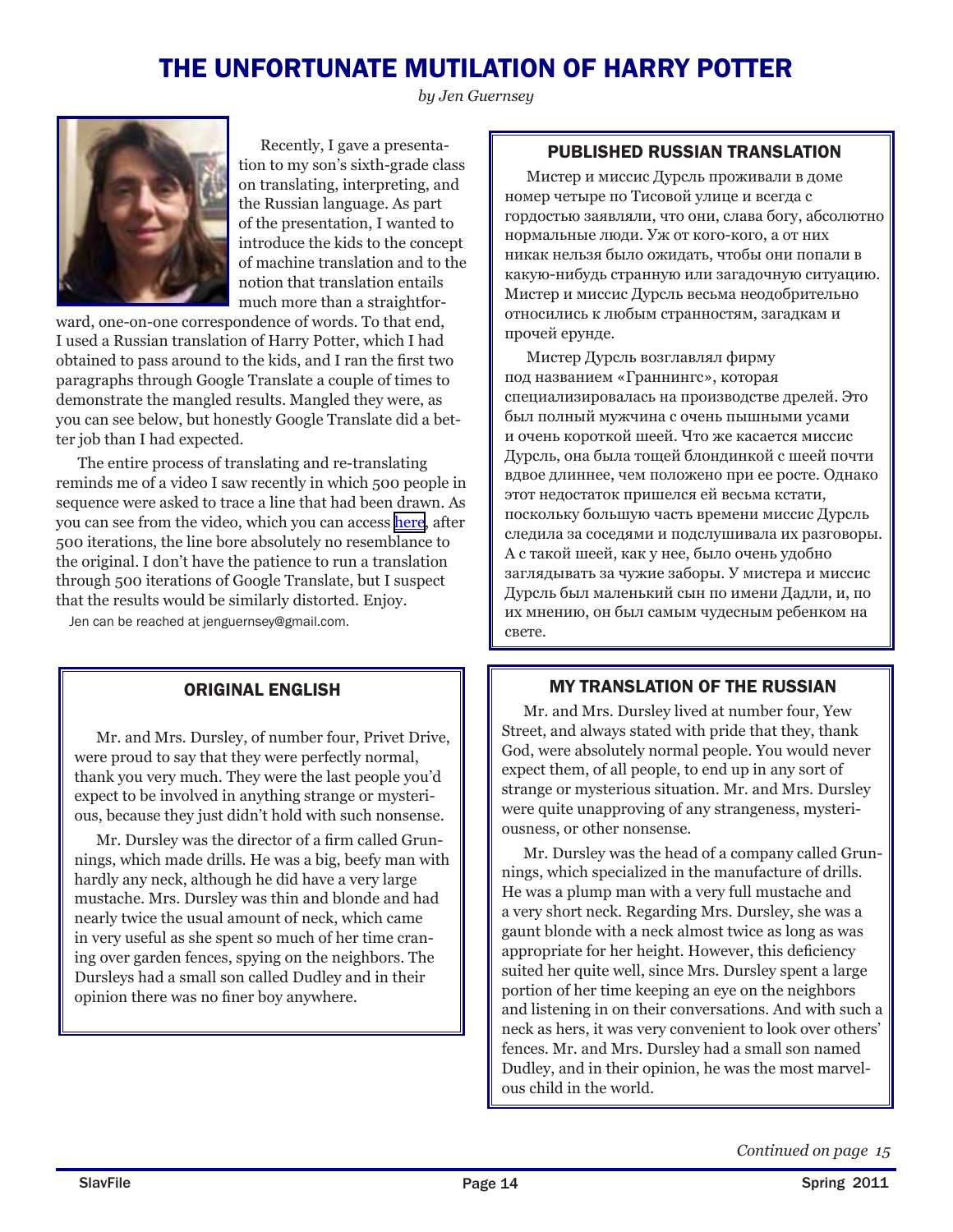*Continued from page 14*

### ONCE THROUGH GOOGLE TRANSLATE (PUBLISHED RUSSIAN > ENGLISH)

Mr. and Mrs. Dursley were living at number four on Yew Street and is always proud to say that they, thankfully, completely normal people. Much from someone who, and from them it was impossible to expect them to fall into some strange or mysterious situation. Mr. and Mrs. Dursley disapprovingly refers to any odds, riddles and stuff.

Mr Dursley was headed by a company called Grannings, which specialized in the production of drills. It was a stout man with a mustache and a very short neck. As for Mrs. Dursley, she was a skinny blonde with a neck almost twice as long than normal for her height. However, the lack of it came in handy, since most of the time Mrs. Dursley watched the neighbors and listened to their conversations. And with such a neck as she was very convenient to look for other people's fences. Do Mr. and Mrs. Dursley was a little son called Dudley and in their opinion, he was the most wonderful child in the world.

### TWICE THROUGH GOOGLE TRANSLATE (PUBLISHED RUSSIAN > ENGLISH > RUSSIAN > ENGLISH)

Mr. and Mrs. Dursley had lived at number four on Yew Street and is always proud to say that they are, fortunately, quite normal people. Much of who and from them it was impossible to expect them to fall into a strange or mysterious situation. Mr. and Mrs. Dursley disapprovingly refers to any chances, puzzles and more.

Mr Dursley was headed by a company called Grannings, which specializes in the manufacture of drills. It was a fat man with a mustache and a very short neck. As for Mrs. Dursley, she was a blonde with a skinny neck, almost two times longer than normal for her height. Nevertheless, its absence is very useful, since most of the time, Mrs. Dursley looked neighbors and listened to their conversations. And with such a neck as she was very convenient to seek the protections of other people. Do Mr. and Mrs. Dursley was a little son called Dudley and in their opinion, he had the most wonderful child in the world.

### ATTENTION: Bosnian, Croatian, Serbian, Slovene, Macedonian and Bulgarian translators and interpreters

### Contributions sought for a South Slavic focus issue

The summer issue of SlavFile will be a South Slavic focus issue. We are therefore actively looking for contributors and would like to encourage all South Slavic translators and interpreters interested in submitting something to contact us. Articles on any aspect of translation or interpretation likely to be of interest to other South Slavic translators, or, better yet, SLD members in general, are welcome, as are glossaries and dictionary, book and film reviews. The deadline for submissions is early June, but please contact us as soon as possible and let us know what you would like to write. We already have four articles scheduled\* but would love to have one or two more. If you cannot make this deadline, but would like to contribute a South Slavic article to a later issue, we would be delighted to have you do so.

\*Articles scheduled to appear in our South Slavic focus Summer issue:

"Bulgarian Translation and Interpreting in the U.S." by Emilia Balke

"Bosnian/Croatian/Serbian Translation Miscellanea" by Stephen M. Dickey

"Contemporary Slovenian Poetry in Translation" by Martha Kosir

"Special Education Terminology in English and Bosnian: Part Two" by Janja Pavetić-Dickey

Contact Janja at jpdickey@sunflower.com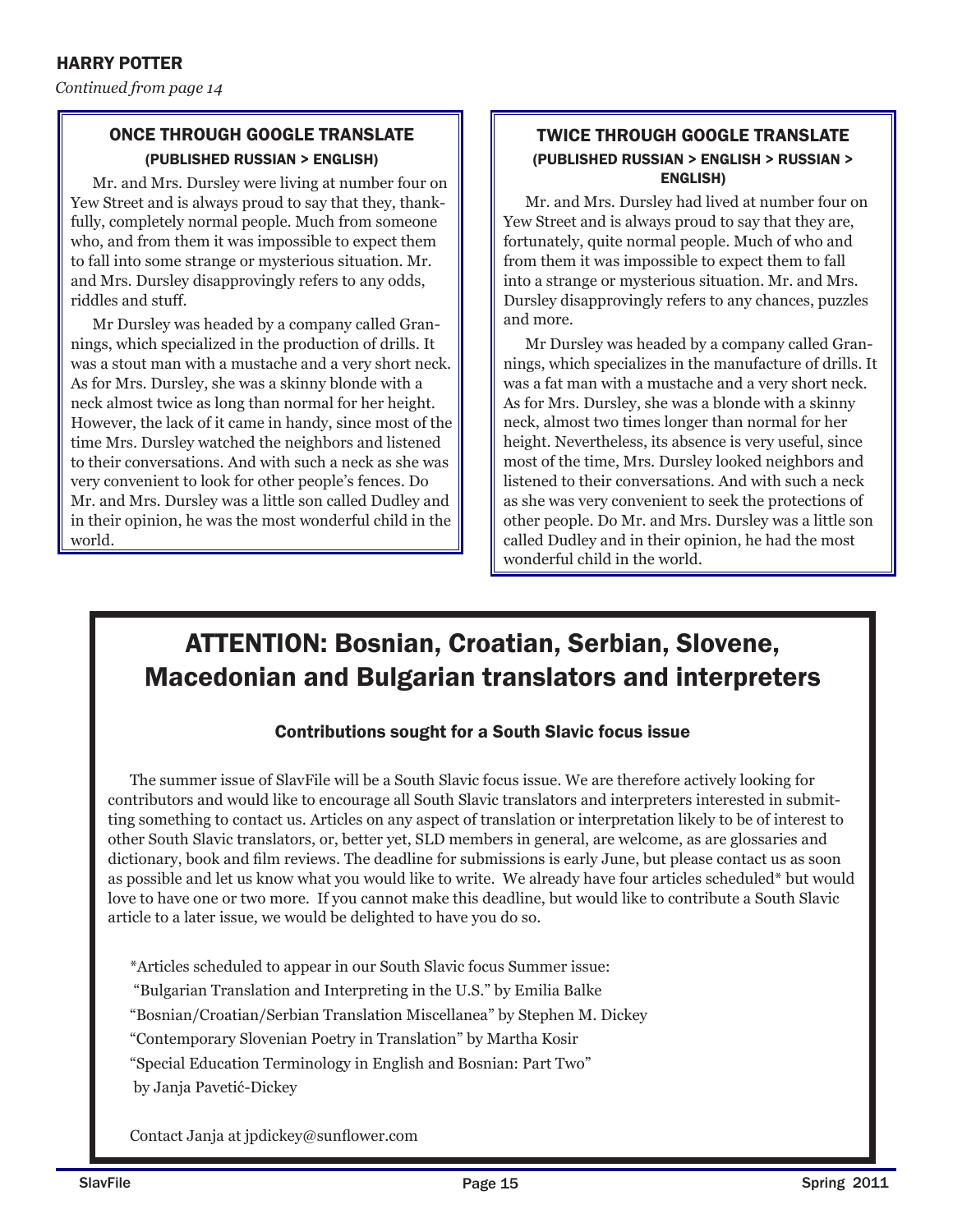### Мы едем, едем, едем в далёкие края



We go, go, go to faraway lands (from "A Song of Friends" by Sergei Mikhalkov)

*Yuliya Baldwin*

Of course, tourism has been around for centuries, but recently a passion for tourism seems to have taken hold of Russia, especially **массовый туризм** (mass tourism). And today, wherever you're heading for your vaca-

tion, you are bound to come across Russians. A nation that was once banned from travelling abroad is now excitedly staking its claim across the world. This last summer I was genuinely impressed by how many of my Russian friends and acquaintances with comparatively moderate incomes have already travelled to France, Germany, Croatia, Spain, India, Turkey, Israel, Cuba, Brazil, and Egypt (before the Facebook revolution), to name a few destinations. Honestly, with a meager Bahamas' cruise and a trip to Florida that year, I felt like a recluse who has suddenly found herself among vibrant cosmopolitans.

Everything about the tourist industry in Russia has changed—the numbers of Russian travelers, the range and variety of services, the standards and expectations and, no doubt, the vernacular facilitating and describing it, which is the subject of this article.

Let's start with **виды туризма** (types of tourism) as they are listed by **Российский союз туриндустрии**  ([the Russian Union of the Tourist Industry](http://www.rustourunion.ru/pages/rus/vstuplenie_v_rst)). The agency offers its clients:

**автобусные туры** bus tours

**автомобильный туризм** car tours, car tourism **горнолыжный туризм** ski tourism **деловой туризм** business tourism **детский туризм** children's tourism **железнодорожные туры** rail tourism**,** railroad tours **круизы** cruises **культурно-познавательный туризм** cultural tourism **лечебно-оздоровительный туризм** medical tourism, medical travel, health tourism

**образовательный туризм** educational tourism, student exchange programs

**[пляжные туры](http://www.rustourunion.ru/pages/rus/vstuplenie_v_rst/plyagnyyi/)** beach tours

**приключенческий туризм** adventure tourism **экстремальный туризм** extreme tourism

**космический туризм** space tourism **рекламный тур** sales promotion tourism **[религиозный туризм](http://www.rustourunion.ru/pages/rus/vstuplenie_v_rst/religioznyyi/)** religious tourism **свадебный туризм** honeymoon tours **сельский туризм (агротуризм)** rural tourism, agritourism

**событийный туризм** event tourism

**спортивная охота и рыбалка** hunting and fishing tourism

**туры для лиц старшего возраста** senior tourism **экологический туризм** ecotourism **яхтенный туризм** yachting tourism, nautical tourism **VIP-туризм** VIP-tourism

Most of the above tourist escapades are self-explanatory and "old-fashioned." A few, no doubt, are quite novel and exotic. You can find descriptive sketches of those on the pages of the modern "bible of knowledge," aka Wikipedia. Just as an example, **[medical tourism](http://en.wikipedia.org/wiki/Medical_tourism)** is defined there as "travelling across international borders to obtain health care." To obtain better or just decent medical treatment, Russians travel to Germany, England, Switzerland and even India. Yet by far the most popular healthcare destination is Israel. This country's medical clinics offer a full range of high quality services from plastic surgery, *in vitro* fertilization, coronary artery bypass to cancer treatment, etc., and boast of presenting little or no linguistic issues to Russian speakers since they have medical staff fluent in that language. Another special interest group of tourists **агротуристы** (agritourists)—is usually trying to reunite with nature and enjoy a few days or even months of peaceful, serene country life in places not ruined by civilization. Various tourist companies offer **дома в деревне** (country homes) or **избы** (log cabins), often with **баня** (sauna), for rent, and tourists can choose from a wide array of activities that include picking mushrooms and berries in the woods, fruits and vegetables in the gardens, milking goats or cows, riding horses, bee-keeping, planting potatoes, or scything and baling hay**.**

*Continued on page 17* Browsing various Russian websites and reading articles pertaining to the topic, I came across specific "tourist" vocabulary used quite habitually and overwhelmingly when talking about traveling, advertising tours, or blogging about personal traveling experiences. I'd like to share some of the most prevalent terms, some of which weren't so well known to me:

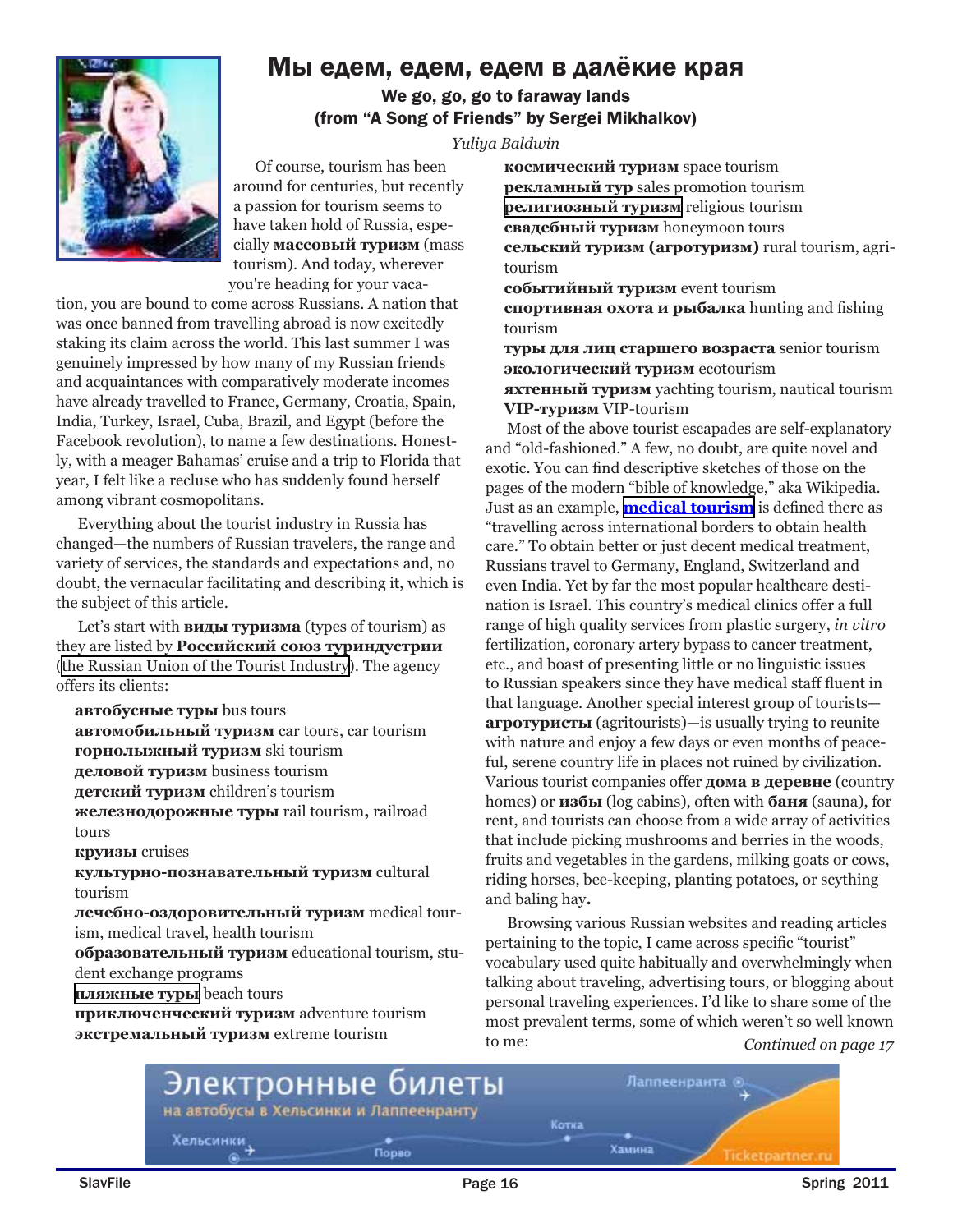| авиарейс (air) flight                         | каюта cabin                                        |
|-----------------------------------------------|----------------------------------------------------|
| авиатариф airfare                             | конгресс тур convention/conference/congress        |
| английский завтрак (полный завтрак)           | континентальный завтрак continental breakfast      |
| English breakfast (full breakfast)            |                                                    |
| аннуляция (отмена поездки) cancellation       | круиз cruise                                       |
| багажная квитанция (baggage) claim check      | купе sleeping car, sleeper (train car)             |
| береговое обслуживание (во время круиза)      | курортный сбор hotel/lodge occupancy tax           |
| shore excursions and services                 | (local tax)                                        |
| <b>бронирование отеля</b> booking a hotel     | низкий сезон low season                            |
| визовая поддержка visa support                | оплата по факту оказания услуг pay as you go       |
| время заселения check-in time                 | организованный туризм organized tour/tourism       |
| <b>все включено</b> all-inclusive             | основные гостиничные услуги                        |
|                                               | hotel services and amenities                       |
| высокий сезон high season                     | открытые цены гостиницы rack rate                  |
| гид tour guide                                | первый класс first class                           |
| горящий тур last minute deal, hot deal        | перевес багажа baggage overweight                  |
| гостиничный каталог hotel directory           | плацкарта economy class (train car), couchette car |
| день заезда check-in date                     | поезд дальнего следования long-distance train      |
| день отъезда check-out date                   | полный пансион full board                          |
|                                               | (breakfast + lunch + dinner)                       |
| дорожный чек travelers check                  | полупансион half board                             |
|                                               | (breakfast + lunch or breakfast + dinner)          |
| зеленый коридор green channel                 | получение багажа baggage claim                     |
| индивидуальный туризм private tour/tourism    | порт захода port of call                           |
| капсульный отель capsule hotel                | порт отправления/прибытия cruise home port         |
| категория гостиницы number of stars the hotel | портовый сбор port fees                            |
| has (EU), hotel type (US)                     |                                                    |

Among novelties to Russia, adopted from the western tourist industry, the concept of **«все включено»** (allinclusive) has become one of the most beloved and popular models with Russian middle class tourists. **«Все включено»** hotels that have grown up like mushrooms in Egypt and Turkey have literally resulted in the bankruptcy of many small businesses in tourist areas in these countries because Russian tourists never spend a cent off the hotel premises, not even to buy a cup of a real Turkish coffee or Egyptian tea. The [DailyMail.co.uk](http://www.dailymail.co.uk/news/article-1209411/Russians-snatch-worst-tourists-crown-Germans--hiding-sunloungers-ROOMS.html), discussing objectionable table manners of Russian tourists, lists the fact that "they ate 'almost everything' [available] at all-inclusive dinners – even taking doggie bags to stock up on grub." Betting on this traditional love for **«халява»** (freebies), profitoriented **маркетологи** (marketing experts) enhanced the concept to what is called **«***супер* **все включено»** (**super all-inclusive**) and **«***ультра* **все включено»** (**ultra all-inclusive**). No doubt, you need to be a staunch Russian to delight in and value whatever difference, even theoretical, there might be between these two and the previous all inclusive.

Truly, the marvels of the modern tourism industry know no bounds, and neither do the wonders of airlines carrying us around the world "with breakfast in Moscow, dinner in New York and our luggage in Buenos Aires" as the Russian joke has it – **«чудеса авиации: завтрак в Москве, обед – в Нью-Йорке, а багаж – в Буэнос-Айресе!»**

#### **Счастливого пути!**

Have a good trip!

### Ukrainian into English **Certification**

We continue making progress in establishing Ukrainian into English as a new language combination for ATA certification. Our list of translators interested in becoming certified and the application to establish the Ukrainian into English certification have been officially approved by the ATA Certification Committee.

 We are looking for one or two more initial exam graders. If you feel that you are qualified to be a grader and can submit three professional references confirming that you are a skilled Ukrainian into English translator, please contact Alex Svirsky at arsvirsky@gmail.com or call him at 720-276-8724. Note that graders are paid for their work and qualify for a 20% discount on the fee when they themselves subsequently take the exam. They are also required to undergo some training.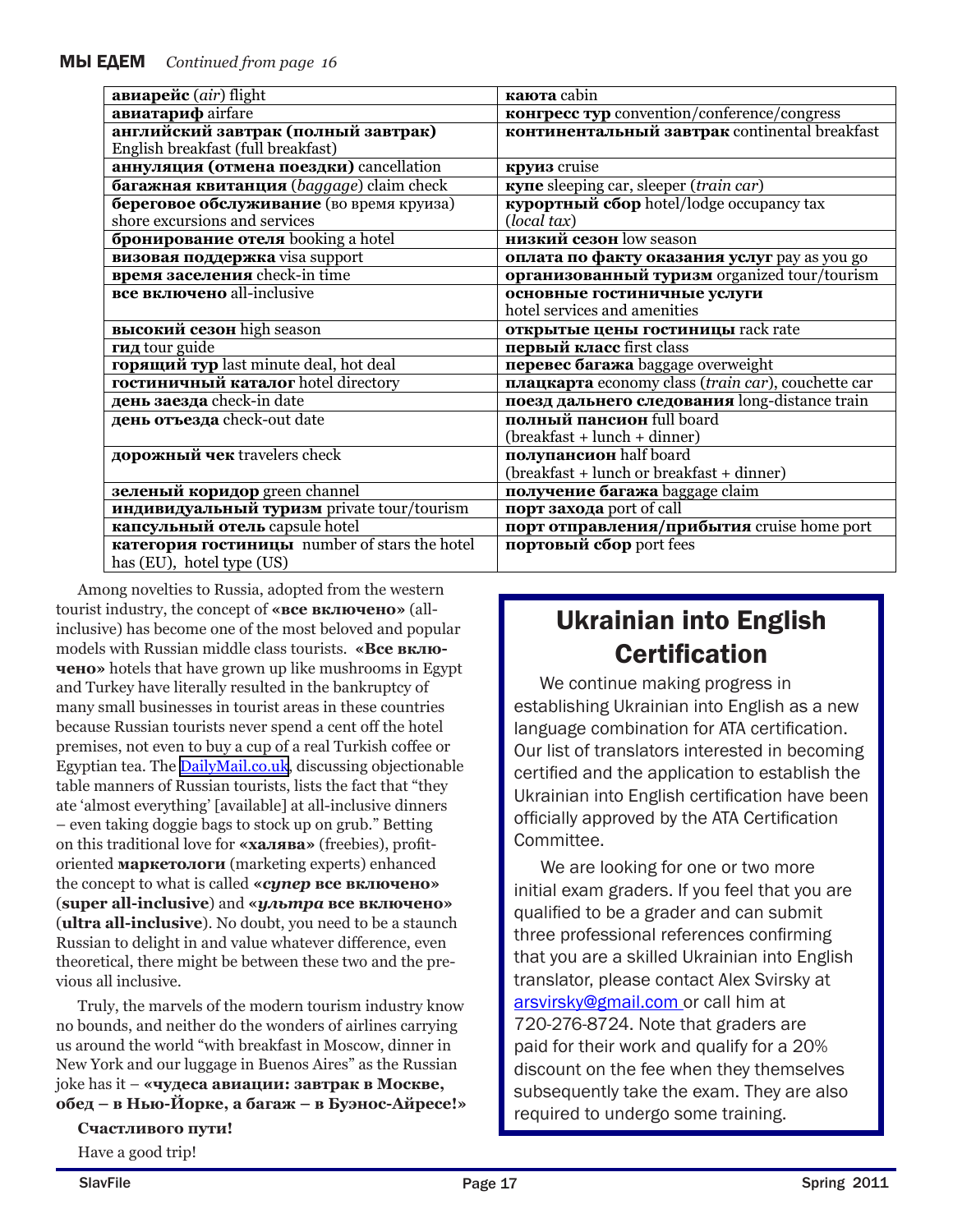## SLAVFILE LITE: NOT BY WORD COUNT ALONE

*Lydia Razran Stone*

March 8. This is the first year I can remember that none of my friends or colleagues born in the Soviet Union has "congratulated" me on International Woman's Day. I do not feel bad about the actual omission; I myself only remembered when my bank's Ethiopian-born manager noted the holiday on being asked the date. However, I hope it is the holiday and not I that is losing its popularity with this group.

After editing my column for the last issue of *SlavFile*, Nora Favorov wrote me, "Lite is perfectly entertaining but is missing your usual… cultural *моменты* harvested from the media." Well, as I keep telling the Russian-speaking senior citizens I interpret for at a weekly free food distribution after they complain (usually about the paucity of bread and goroshek [canned peas]), we can only give you what we ourselves are given. Last time there were simply no equivalents of goroshek to be found in the media I peruse. This time I am happy to report that canned peas were there to be picked and I hasten to pass them on to you, regardless of their "Use By" date.

March 2, From a *Washington Post* article about sign language interpreters, in a boxed featured quote. "Sign language is not an exact science, a one-plus-one equals. The same sentence, given to three different interpreters, might result in three different interpretations." Am I wrong that this implies that "ordinary" interpretation is a "oneplus-one equals" situation and that different interpreters' renditions will be identical? Is it possible that outsiders will never learn the nature of our skill (or in this case perhaps I should say art)?

Now to the Slavic articles.

February 22. The *Washington Post*, among many other media, reported on the opening of an exhibit at the Russian National Archives celebrating the lives, achievements and friendship of two great liberators, Alexander II of Russia and Abraham Lincoln. The March 3 sesquicentennial of Alexander's liberation of 20 million serfs took place this year less than three weeks after the 202nd anniversary of Lincoln's birth. At the gala opening, James Symington, an 83-year-old former congressman from Missouri and greatgrandson of Lincoln's personal secretary, sang "Я помню чудное мгновение" to celebrate the two remarkable men. In front of the building on Bolshaya Pirоgovskaya St. is a larger-than-life statute of the two liberators shaking hands (a symbolic reflection of the documented friendly relations between them). This is certainly a worthy theme for a museum exhibit and one that, to my knowledge, has never been presented at a U.S. museum. However, the rivalry of past years is not completely dead, even here. Not content with the two-year primacy of the Russian liberation, the sculptor, Alexander Burganov, made the Tsar, who, while tall, was three inches shorter than the U.S. President, appear the same height, or even, judging from the photo, a shade taller.

February 3. The *Post* news section gave almost a page to a story about a production in Kamchatka of a play based on Cinderella, which contained two jokes that evidently offended an aide to the local governor and that the troupe refused to censor on subsequent nights. I



found these jokes to be mild to the point of being unfunny a reference to the disreputable state of the theater and to the fact that the local government had agreed to set its clocks one hour closer to Moscow time for the convenience of the central hierarchy. The most revolutionary aspect of the production was that the young woman playing the romantic lead bordered on obese. Although I thought the whole story was a tempest in a teapot (or glass slipper), the refusal to bow to censorship evidently generated so much interest that the governor felt compelled to give the troupe extra money and the principals promotions to assuage public opinion. The only part of the whole ho-hum story that shocked me was the following phrase "Zolushka [based on the Russian word зола meaning ashes: LRS], as Russians know her, might be translated as "Goldie" [evident confusion with the Russian word золото meaning gold: LRS]." I know that times are tough for newspapers, but why send a reporter to Kamchatka who doesn't understand Russian well enough to know the difference between ashes and gold, and, furthermore, doesn't know enough to consult a dictionary or ask virtually any native speaker? And isn't there any staff member reading stories from Russia who has a decent understanding of the language?

February 1. Now here's one I bet most of you missed. I found it on the Post's children's page. "Poland's staterun National Remembrance Institute has created [a] new game—called Kolejka, which means line—to help young Poles understand the hardships of life under communism… Players try to buy basic goods but food supplies run out before they reach the counter. Players needing the shop's last pair of shoes can get edged out by someone holding a …"friend in government" card.

Now a quote from the introduction to former Greiss lecturer Mickey Berdy's new book. *The Russian Word's Worth*. Moscow, 2010: Glas.

Maybe we foreign speakers of Russian are closet masochists, who secretly enjoy our own painful struggle to express ourselves in this language? Nah.

For some reason we just fell in love with the sound of the language or its complicated grammar, or the literature written in it, or the culture expressed through it, or

*Continued on page 19*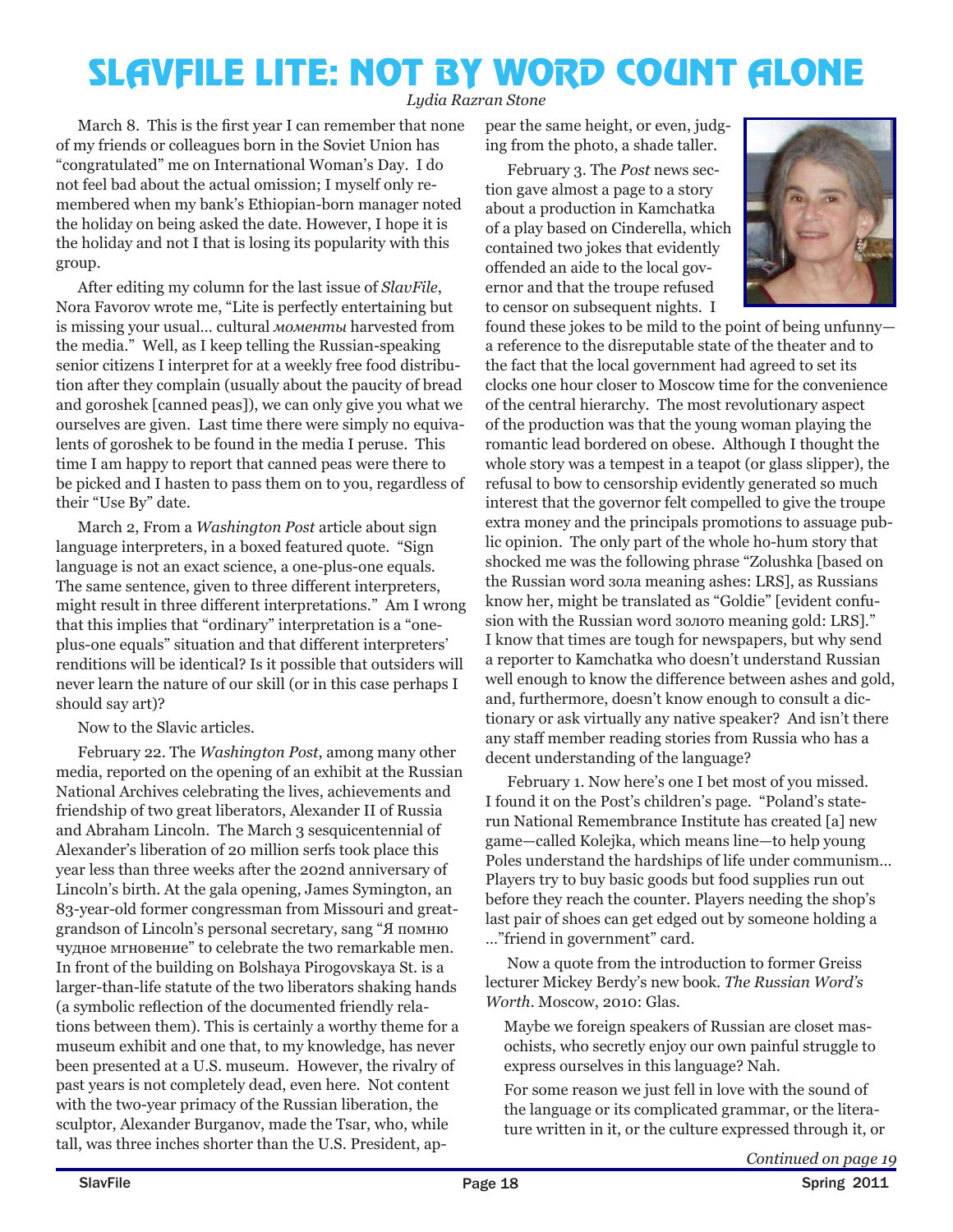### SLAVFILE LITE

### *Continued from page 18*

perhaps even a significant other whose native language it was. And so we struggle on.

I will be reviewing this book in *SlavFile* just as soon as it again becomes generally available in the U.S. I would consider it cruel to whet readers' appetites without there being a chance of your being able to satisfy it.

In my last column I promised that I would briefly review some of the dictionaries I have bought lately. These are all what might be called off-beat; certainly not highly likely to be just the thing needed to complete a difficult and important translation assignment. This part of the column, indeed, might be called I Buy Dictionaries So You Don't Have To. However, I am glad to have them, their interest and amusement value is well worth their low, or at least relatively low, cost.

Prices given include the 30% discount offered to SLD members by Russia-on-line.com

**Сеничкина, Е. П. Словарь эвфемизмов русского языка. (Dictionary of Euphemisms in Russian) Флинта, 2008, 464 с. \$27.97**. I have noticed that dictionary reviews frequently mention the physical qualities of the book. This one is printed on acceptable paper in readable print with an apparently sturdy hard cover. The cover, however, is upside down; or else the cover is right side up and the inside of the book is upside down. It's difficult to say which, but the orientations do not match. To me this adds to the charm.

This monolingual dictionary is great fun to browse. Definitions contain euphemistic meanings and usage examples and notes, though not always the literal meaning of the euphemism or even the term it stands in for. For example, the definition of *блин* (literally a pancake but used as an exclamatory obscenity as a euphemism for *блядь*) translates as follows "exclamation or introductory word used in place of an obscene curse word." One has to go to the entry for *бл\*\*ь* to find out that the basic taboo meaning is *whore*. Never is the actual Russian obscenity given. This seems unnecessary delicacy, but on the other hand probably keeps the book from being purloined by adolescents in search of "dirty words."

In the introduction the lexicographer proudly states that this volume is the first dictionary of euphemisms for Russian, although it was beaten out for primacy in the Slavic world by an analogous Polish work. This book gains its considerable heft through the inclusion of more types of words than I would consider are covered by a strict definition of *euphemism*. In general, most of these inclusions make the dictionary more entertaining to the casual browser and certainly could be justified on the basis of a broader definition. I would, however, argue with the inclusion of words (and by implication their identification as euphemisms) that are simply the Latinate medical or otherwise technical names for terms that have a vernacular name or

description, for example, *геморагия* (кровотечение), French or, lately, English borrowings originally used as linguistic affectations that to a greater or lesser degree have become part of the language despite Russian (nontaboo) equivalents, for example, *парвеню* for *выскочка, бизнесмен* for *предприниматель* or *коммерсант*. I do not think usages in which people decline to specify, e.g., saying "*gas*" instead of "*intestinal g*as," or "*disease*" instead of "*venereal* disease,"



need be listed as euphemisms. And the use of the phonetic Russian equivalent of the English killer to mean a hired assassin, while certainly worthy of note somewhere, is not a euphemism. I also consider 50 pages listing words where a positive adjective or derived noun or vеrb is negated and used in place of the corresponding negative adjective (e.g. нехороший for плохой) are rather a waste of paper. However all these are just quibbles.

Other categories of entries, all of which seem to have a legitimate claim to inclusion as euphemisms and also provide true informational and/or entertainment value, included in this volume are:

- 1. What I would call true euphemisms, replacements for taboo words of the блин type.
- 2. Soviet euphemisms putting a positive spin on all kinds of negative phenomena, both euphemisms shared with other governments and those particular to the Soviet system, e.g., *социальная профилактика* for arrest, from Stalin's time, *исполнять интернациональный долг* for armed intervention in another nation, or *пятый пункт* (fifth line, a reference to the line of the Soviet internal passport indicating "nationality") as a reference to being Jewish.
- 3. Euphemisms of the past, from a linguistically more elegant and perhaps more sycophantic time. For example, evidently in the nineteenth century Moscow barbers used to refer to customer's bald spots as *божий дар* (literally, a gift from God).
- 4. Flowery classical allusions that even in past centuries are unlikely to have been meant anything but ironically, e.g., *поклонник Бахуса* for a heavy drinker or drunk.

Although I cannot really say whether this dictionary contains a substantial number of terms and definitions likely to be useful to a translator with an already wellstocked library, I would highly recommend it to language enthusiasts who like to browse. Please note though that I cannot guarantee you will be lucky enough to get another copy with a uniquely oriented cover.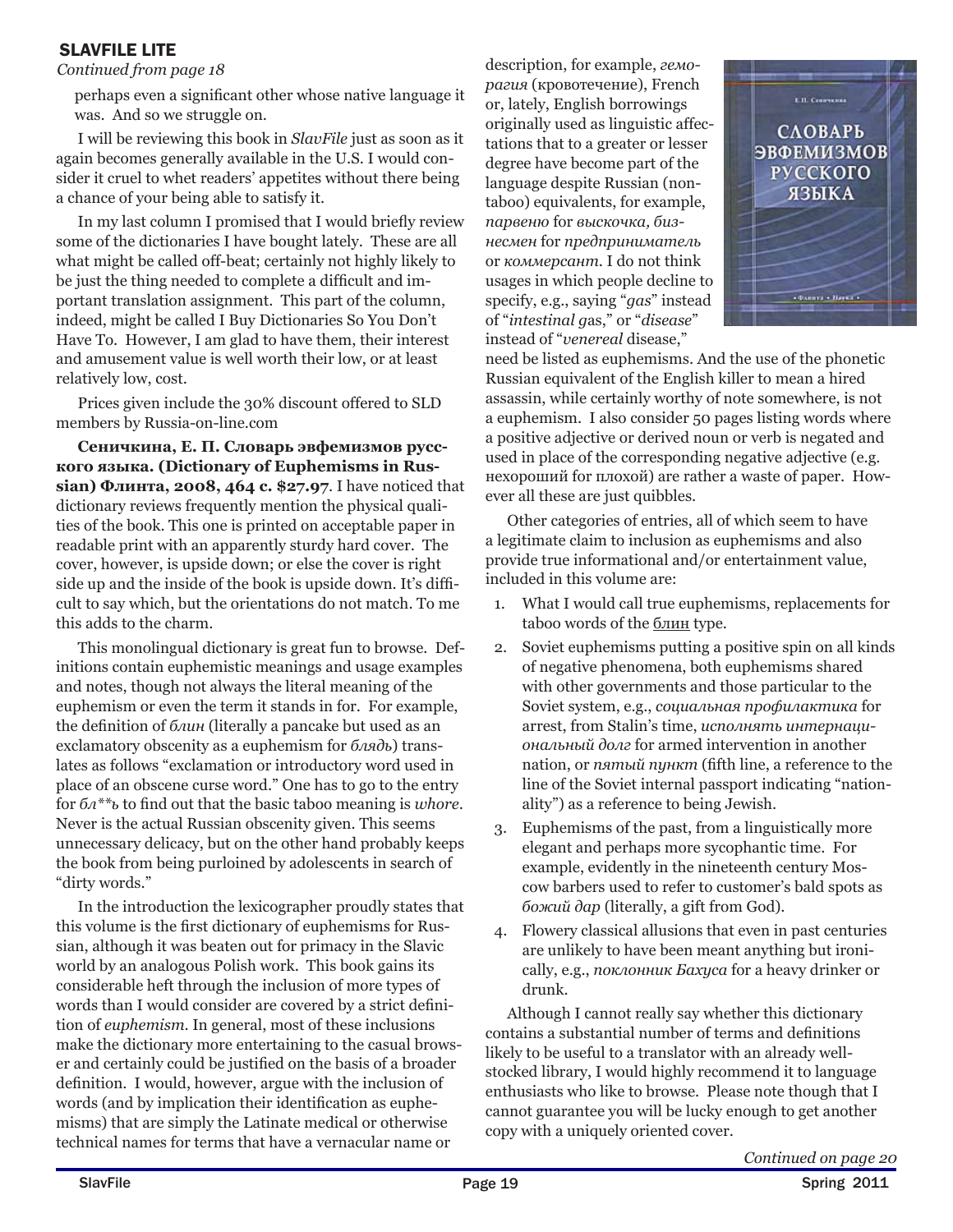### *Continued from page 19* SLAVFILE LITE

#### **Сверчиньская, Д. и Сверчиньский, А. Словарь пословиц на 8 языках. (Dictionary of Proverbs in Eight Languages) -АСТП, 2008, 416 с. \$6.97.**

The eight languages are Russian, English, German, French, Spanish, Italian, Polish and Latin. The book provides no definitions or explanation, just a list of eight proverbs considered equivalent. The first language according to which the proverbs are alphabetized is Russian, and fairly often two or even three Russian proverbs with meanings considered to be equivalent are given. There is only one proverb per entry in each of the other languages. It is worth noting that this book was originally written in Polish, and the Russian version was evidently created by changing which language was first, alphabetizing according to Russian rather than Polish theme words and adding additional Russian equivalent proverbs. This has created two problems that I see. The first is of trivial importance given the other mysteries in many entries: the English entry appears to have been derived directly from the Polish original rather than the Russian and can seem a surprising choice if this is not remembered. For example, the English equivalent of *Как собаке пятая нога* (Lit. translation: *Like a fifth leg to a dog*.) is given as *A blind man has no need of a lookingglass*. (Polish is the analog of the English: *Nic ślepemu po zwericadle*.) The second problem is much more serious. The original Polish book laudably contained an index in all eight languages with words referenced to an entry number. When the lead language was changed, the entries were re-alphabetized and renumbered. Unfortunately, all the indexes except the Russian one were left as before so they are impossible to use. As they say: Duh!

Although I would not say this book is of no value whatsoever, I would certainly advise approaching its phrasing of proverbs and equivalences equipped with a full salt shaker, rather than using them unverified in a translation. Every



proverb you find in it that is not very familiar to you should be checked on the Internet for wording and even existence.

I performed an informal survey of entries 265-330 (the letters K and L) and marked what I felt were 14 (22%) clear errors in the English and/or Russian entries. Errors were of the following types.

- 1. Failure to give the exact English equivalent of a Russian proverb, on the (incorrect) grounds that it is not in common use, and substitution of a different, less equivalent phrase. Russian: Что посеешь то и пожнешь. (Literal translation: *As you sow, so shall you reap*.) English (and all other languages): *Measure for measure*.
- 2. Where an English equivalent is not in common use, strange-sounding, incorrect or archaic English (evidently based on old English translations of European proverbs) is used to translate proverbs, obfuscating their meaning. Russian: *Самый короткий путь – знакомый*. (Lit. trans: *The shortest route is the one you know*.) English: He that leaves the highway to cut short, commonly goes about.
- 3. Citation of two Russian proverbs as approximately equivalent without explanation of the significant differences between them. Russian: *Самый короткий путь – знакомый.* (Lit. trans: The shortest route is the one you know.) and *Старый друг лучше новых двух.* (Lit. trans.: *An old friend is better than two new ones.)*
- 4. Citation of old English proverbs no longer in use when there exists a much better equivalent in common modern English: *Лучше лаской, чем таской.* (Lit. trans: *A caress is better than a beating*.) English: *Nothing violent is permanent.* Suggested better English equivalent: *You can catch more flies with honey than with vinegar*.
- 5. Literal translation of a Russian proverb into English suggesting a very similar proverb with a different meaning. Russian: *Кровь людская не вода*. (Lit. trans.: Human blood is not water, meaning be very careful about spilling human blood.) English: *Blood is not water*. Suggested English: *Blood is thicker than water*; meaning one's blood relations have the highest claim on one's loyalties.
- 6. Use of much less common phrasing of English proverb, making it sound like a translation when a simple Internet search would turn up the most used equivalent. Russian: Кошка всегда на четыре лапы падает. (Lit. trans: A cat always falls on its four paws.) English: *A cat falls on its legs* (10 Internet hits). Suggested English version: *Cats always land on their feet* (105 million Internet hits)
- 7. Combinations of more than one of these errors.
- 8. Similar errors in other languages.

In short: caveat emptor! Especially if the emptor is a translator.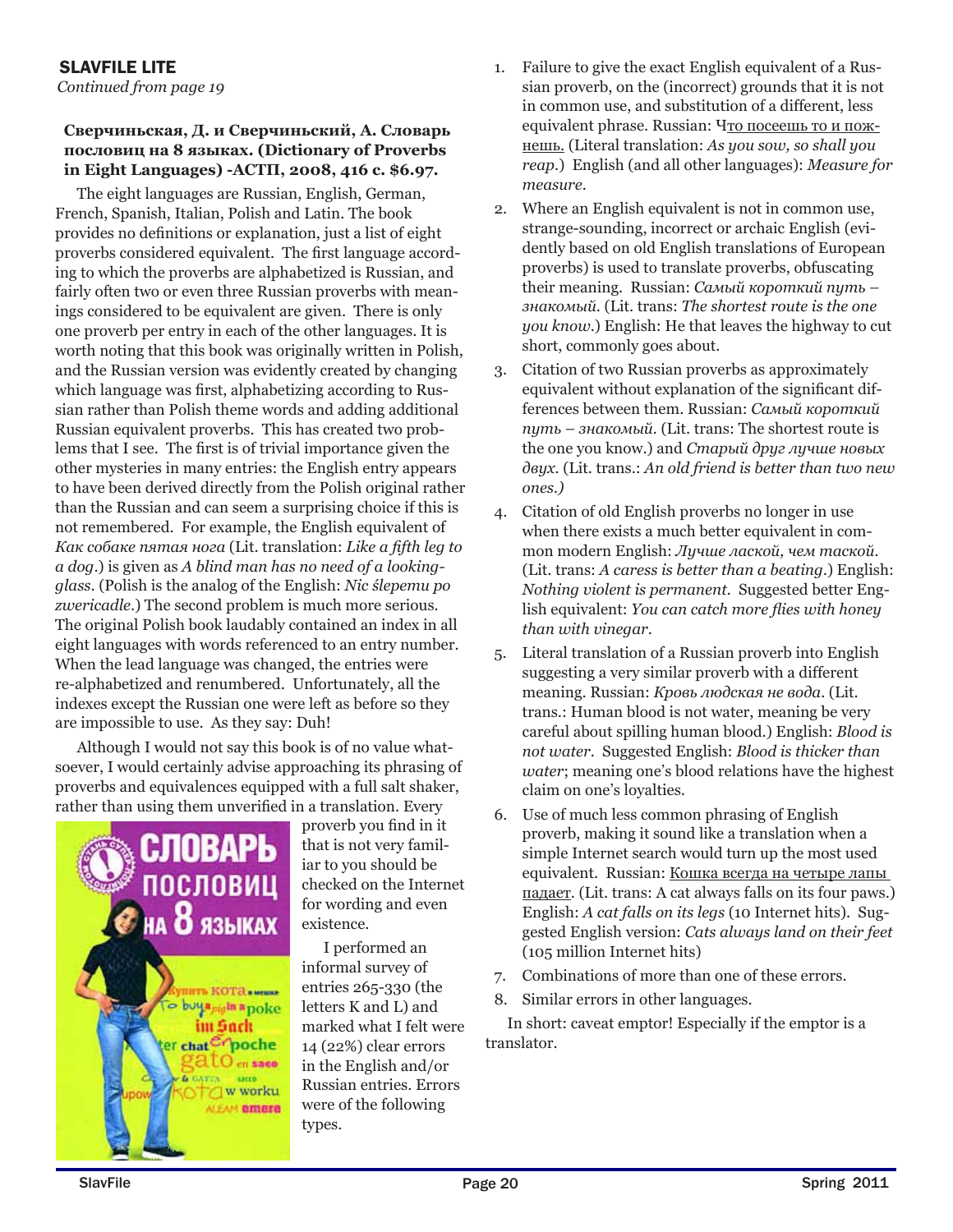## IDIOM SAVANTS: MONEY TALKS, Part II

 *Vladimir Kovner and Lydia Stone*

*This issue's column continues our listing of "money idioms," and includes those English idiomatic usages that do not have even approximate Russian cash equivalents. We found so many of these that we deferred them from the last to the current issue to avoid making what turned out to be our longest issue ever even longer. In general we find that the list of English idioms on a given theme is most often longer, even considerably longer than the Russian list. We would be most grateful to anyone who suggests a theme (definable by one or a limited number of related key words) that would produce a longer Russian list. All suggestions will be published and, if at all possible, turned into a column. In addition, we invite other suggestions of all kinds as well as offers to supplement our lists (especially, with entries in another Slavic language) or to write a guest column. Russian phrases in bold are idioms.* 

### ENGLISH MONEY IDIOMS WITH NO RUSSIAN CASH EQUIVALENTS

- **1. A fool and his money are soon parted.** It is foolish to spend money too quickly and/or someone who does so is a fool. *Has he spent his severance pay already? Well you know what they say about a fool and his money*. (посл.) **У дурака в горсти – дыра;**  дурак быстро упускает свои возможности; у дурака деньги не задерживаются. *Он уже потратил свое выходное пособие? Вы же знаете, что говорят о дураках и их деньгах.*
- **2. A penny for your thoughts.** Remark to someone who appears lost in thought, as a way to get a conversation going. *After he sat in silence for at least 20 minutes, I could think of nothing better to say than, "A penny for your thoughts*." Готов заплатить, чтоб узнать, о чем ты задумался. **(**Очень часто эту фразу переводят коротко: *"*О чем ты думаешь/ задумался?") *После того, как он просидел молча почти 20 минут, мне ничего не оставалось, как спросить: "О чем ты думаешь*"*?*
- **3. A run for one's money**. Worthy competition, or a worthwhile experience. *"Well," he said graciously after winning the game, "you certainly gave me a run for my money."* Составить серьезную конкуренцию*;* заставить противника серьезно/ хорошо поработать, чтобы стать победителем. *"Ну, что ж,- сказал он благосклонно после выигрыша: ты оказался достойным соперником".*
- **4. Another day, another dollar.** A wry comment on the monotony of going to work every day and the financial necessity of doing so. Frequently said at the beginning or end of a workday. *His constant response to questions about his workday was "another day, another dollar."* День поработал – положил еще денежек в карман*.* Ироническое замечание о монотонности каждодневной работы и о финансовой необходимости этого. *На вопрос о*



*том, как прошел рабочий день, он отвечал одно и то же: "Поработал – положил еще денежек в карман".* (В России работа не обязательно ассоциируется с заработком: "Солдат спит, служба идет".)

- **5. Bet my bottom dollar, I would.** Phrase used to emphasize that one is absolutely sure of something. *I would bet my bottom dollar that the plumber doesn't show up until next week.* **Бьюсь об заклад; даю голову на отсечение**; держу пари. Выражение абсолютной уверенности в чем-либо. *Я готов биться об заклад, что водопроводчик появится не раньше следующей недели.*
- **6. Day late and a dollar short.** Description of an action that was too late and furthermore ineffective. *The steps the mayor undertook were a day late and a dollar short.* Слишком поздно и бесполезно; (разг**.) кто не успел, тот опоздал***. Меры, предпринятые мэром слишком поздно, были к тому же и недостаточными*.
- **7. Dime a dozen**. So common as to be of low worth. *Let him quit if he wants to. His kind are a dime a dozen and we will find a replacement in a week*. **Как собак нерезаных; пруд пруди.** О чем-то, чего так много, что его можно получить бесплатно или безо всяких усилий. *Пусть увольняется, если хочет. Таких, как он, пруд пруди; мы за неделю найдем на его место другого.*
- **8. Dollars to (for) doughnuts.** Used to describe something that is considered a sure bet, so that a bettor would be willing to risk his money against winnings of mere pastry. *Dollars to doughnuts the plumber won't be here until next week.* **See "Bet my bottom dollar, I would". Даю голову на отсечение.** Используется, чтобы описать исход, наступление которого считается несомненным .
- *Continued on page 22* **9. Don't take any wooden nickels**. Old-fashioned, jocular phrase said at parting, with original meaning of do not let yourself, as an innocent, be cheated by a "smooth operator." (Compare to Russian сленг: **деревянные деньги**; советские, российские деньги/рубли; неконвертируемая валюта.) *Have a good trip to New York; don't take any wooden nickels. Старомодное ироническое напутствие при расставании, изначально означавшее* "*не дать ловкому мошеннику обвести себя вокруг*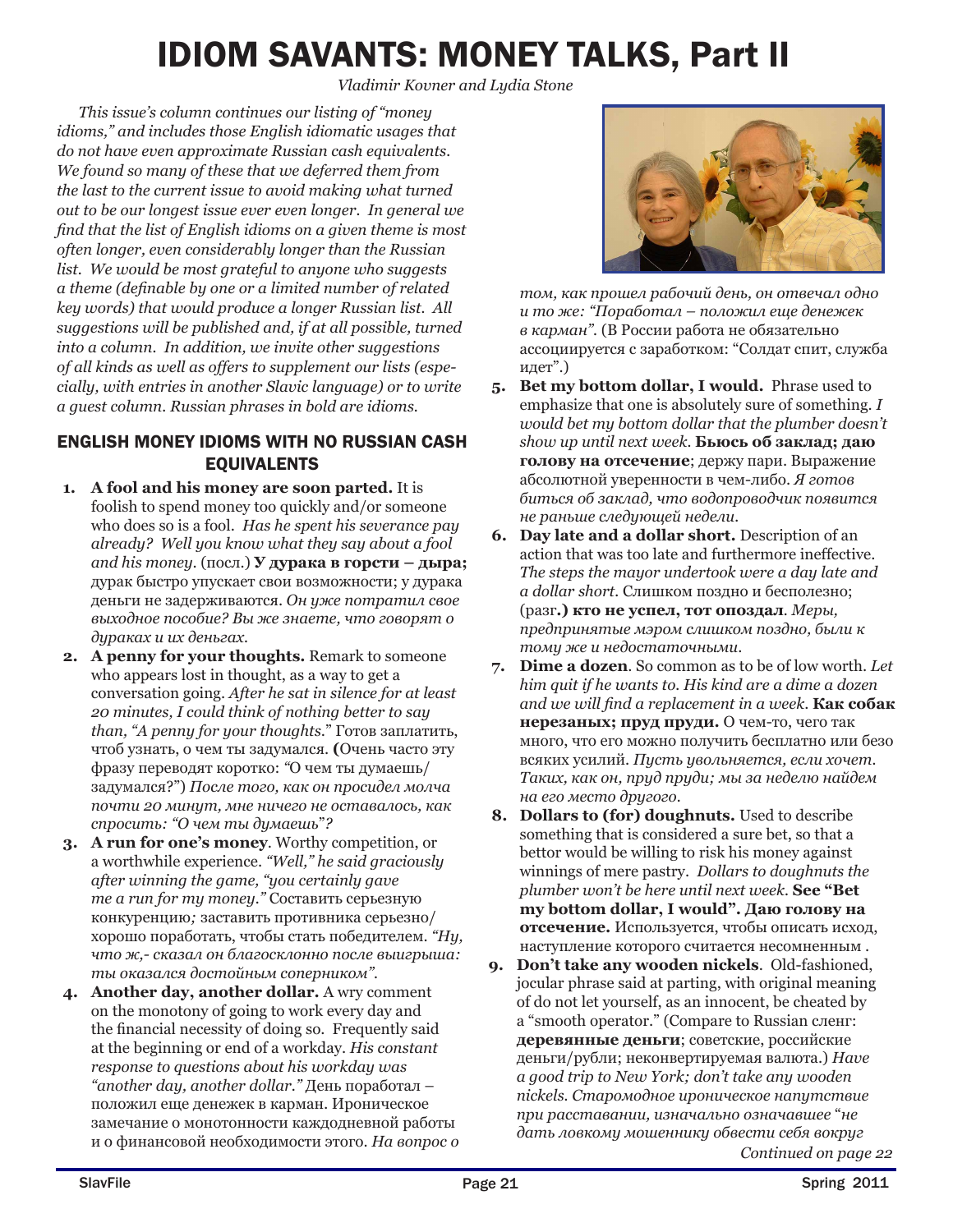### IDIOM SAVANTS

*Continued from page 21* 

*пальца*"**.** Не будь наивным; не будь ротозеем; **не дай обвести себя вокруг пальца**. *Хорошей тебе дороги до Нью-Йорка, и смотри не попадись на удочку.*

- **10. Drop a dime.** Report someone to the authorities; inform on someone, especially by making a phone call. *The employees decided they would have to drop a dime on their boss.* Сообщить в полицию или другой правоохранительный орган, на кого-то донести*. Сотрудники решили, что о начальнике придется позвонить куда следует.* Not to be confused with **At the drop of a dime,** meaning, instantly, on the most trivial pretext. *She loses her temper at the drop of a dime.* Мгновенно, по любому поводу. *Она выходит из себя по любому поводу.* (Both phrases come from the introduction of the automatic pay telephone, which originally cost a dime to use.)
- **11. Follow the money.** The modern version of Cicero's phrase "Cui bono?" Who profits? Statement that the best way to find out why something was done or is being done is to determine who will make money on it and/or who has paid money to achieve it*. If you want to know why that bill was defeated in the State Senate, all you* have to do is follow the money. Современная версия знаменитой фразы Цицерона: **«Кому это выгодно?»** Утверждение, что лучший способ установить, почему что-либо было сделано или делается, – это определить, кто на этом зарабатывает, или кто заплатил , чтобы этого добиться. *Если хочешь знать, почему этот законопроект провалился в Сенате штата, попытайся выяснить, кому это выгодно.*
- **12. For my money.** In my opinion**.** *For my money, he is the best candidate.* По- моему; по моему мнению; по мне**.** *По-моему, он самый лучший кандидат.*
- **13. Funny money.** Counterfeit, money from an obscure or questionable source; artificially inflated or deflated otherwise questionable currency. The term may be used to refer to virtually any generally accepted substitute for cash, especially with the implication that one using e.g., a credit card would not be able to afford the purchase if cash were required. *Authorities say a Hamilton woman was arrested after trying to use funny money at a casino.* Фальшивые деньги/ купюры**.** *Представители властей сообщают, что при попытке расплатиться в казино фальшивыми деньгами была арестована жительница Хемилтона.*
- **14. Get off the dime.** Start acting, moving, especially after a period of indecision or stalling. *It is time for Congress to get off the dime and either pass or reject the bill.* Начинать действовать; **перестать топтаться на месте**; перестать тратить время впустую/понапрасну**; сдвинуться с мертвой точки.** *Пора Конгрессу сдвинуться с мертвой точки и либо принять, либо отклонить этот законопроект.*
- **15. Hush money**. A bribe paid to someone in exchange for silence. *I refuse to pay hush money, go ahead and tell the press about my past.* Заплатить за молчание**.** *Я отказываюсь платить за ваше молчание; можете рассказывать журналистам о моем прошлом.*
- **16. In for a penny, in for a pound**. Once one is involved or committed to something, one might as well be involved or committed fully. Used as a justification for doing so**.** *Once I decided that we needed a new sofa, I figured in for a penny, in for a pound, and bought all new living room furniture.*  (посл.) **Взялся за гуж, не говори, что не дюж;**  (посл.) **назвался груздем, полезай в кузов**; (посл.) **семь бед - один ответ***. Решив, что нам нужен новый диван, я подумала, что не стоит останавливаться на полдороги и купила целый новый гарнитур для гостиной.*
- **17. Look like a million bucks.**Look great*. She delivered her baby last week but she still looks like a million bucks.* **Выглядеть на все сто;** прекрасно выглядеть. *Она родила на прошлой неделе, но выглядит прекрасно.*
- **18. Made of money.** Used in the negative to deny or decry requests for money on the grounds of limited finances*. That is the third increase in tuition in four years. Does the college think all parents are made of money?* Печатать деньги**. Денег куры не клюют.** Используется при отказе платить из-за отсутствия денег. *Это уже третье за четыре года повышение стоимости обучения. Не думают ли в колледже, что у всех родителей денег куры не клюют?*
- **19. Money in the bank**. A sure thing, something certain to be profitable*. Free publicity is like money in the bank for businesses*. Верное, наверняка доходное дело**,** как деньги в банке. *Бесплатная реклама очень выгодна для бизнеса, все равно, что деньги в банке.*
- **20.Money is a good servant but a bad master** (Francis Bacon)*.* Money of course may be used to achieve ends but is destructive when considered an end in itself*. I cannot believe how much time he wastes studying the stock market trying to make more money, when he has all he could possibly need. Doesn't he know that money is a good servant, but a bad master*. **Деньги — хороший слуга, но плохой хозяин** (Френсис Бэкон)**;** (посл.) **человек распоряжается деньгами, а не деньги – человеком.** Деньги могут служить достижению цели, а могут быть разрушительным фактором, если становятся самоцелью. *Невероятно, сколько времени он тратит на изучение рынка ценных бумаг, чтобы еще больше заработать, хотя чего только у него нет. Разве он не знает, что деньги – хороший слуга, но плохой хозяин?*

*Continued on page 23*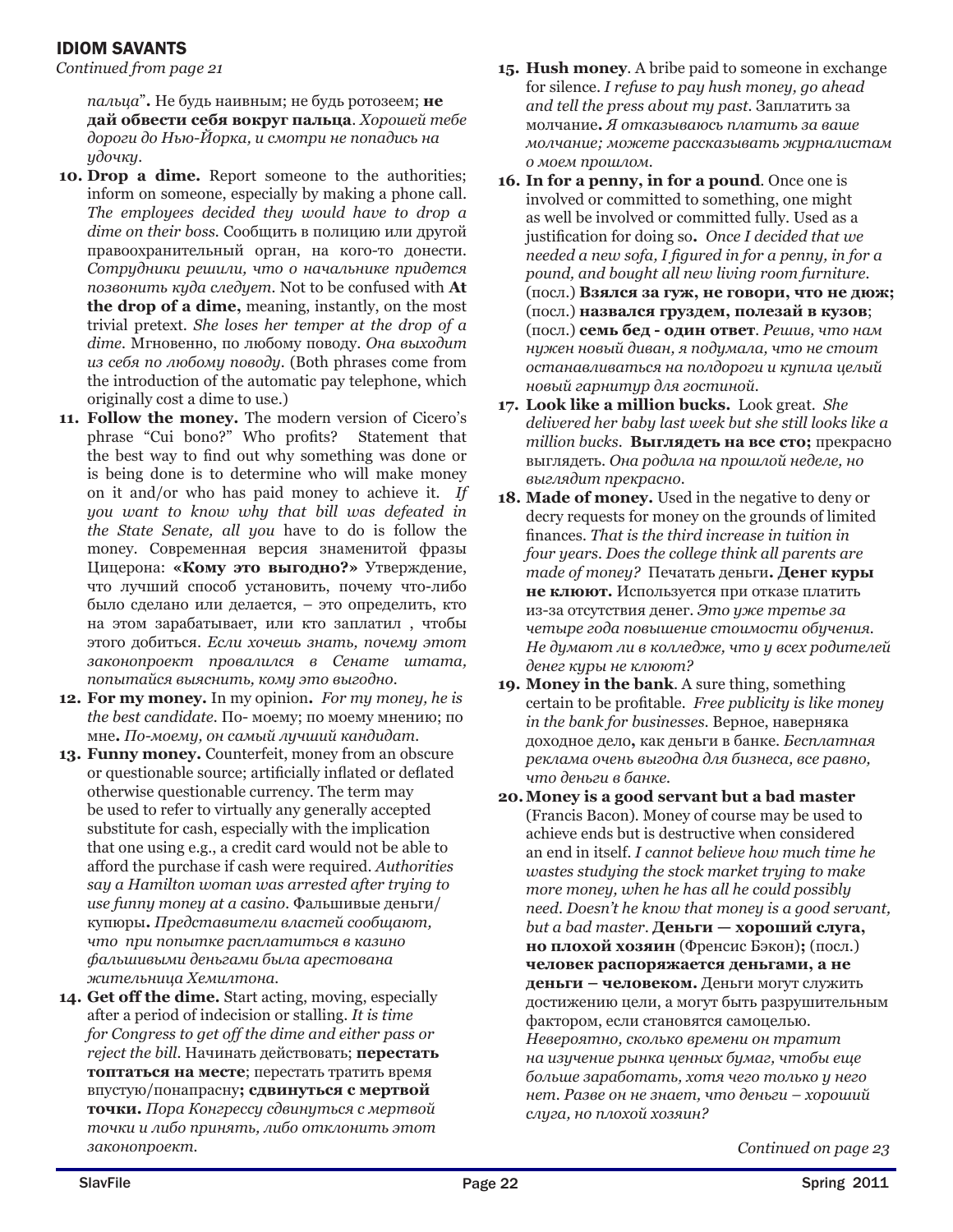### IDIOM SAVANTS

*Continued from page 22*

- **21. Money is no object.** It does not matter how much something costs. *I need to make sure this package arrives in London by tomorrow; money is no object.* Деньги – не проблема*.* Неважно, сколько это стоит*. Я должен быть уверен, что посылка прибудет в Лондон к завтрашнему дню, сколько бы это ни стоило.*
- **22. Money is power. Money makes the world go round. Money talks.** The influence of money should never be underestimated. *How did he get such a light sentence for his offense? Let us just say that money talks.* **Деньги решают все***;*  **кто платит, тот заказывает музыку***. Каким образом он получил такое легкое наказание за свое преступление? Можно сказать, что деньги имеют вес.*
- **23. Money grubber.** A person who is aggressively engaged in or preoccupied with making or saving money**.** *It is naïve to believe that everyone who goes to business school is a money grubber.* Жадный до денег; жадина; **жмот**; скряга; **скупердяй**; стяжатель. *Наивно думать, что каждый, кто идет в школу бизнеса, — стяжатель.*
- **24. Money pit (sink).** A possession or project that keeps requiring money to maintain and drains financial resources*. We finally decided that our sailboat was too much of a money sink and sold it.* Проект/работа, куда деньги исчезают, как в бездонную бочку, без видимого результата. В конце концов, мы решили, что наша парусная лодка поглощает деньги как бездонная бочка и продали ее.
- **25. More bang for your buck.** More relative value for your money. *If we spend just a little more on our vacation, I think we will really get more bang for our buck.* (Получить) максимум за свои деньги*. Я думаю, что если мы потратим чуть больше, то отпуск удастся и впрямь на славу.*
- **26. Nickel and dime to death.** To drain or destroy bit by bit, especially financially. *All the extra costs of remodeling are nickel and diming us to death*. Шаг за шагом/постепенно опустошить, разрушить, высосать все соки, особенно в финансовом отношении**.** *Все эти дополнительные расходы на перестройку дома, хоть и небольшие по отдельности, в сумме выливаются в копеечку.*
- **27. Pennies from heaven.** Unexpected good fortune, windfall, money obtained without effort. *Why is the insurance company sending us this check? Who knows? Let's just consider it pennies from heaven.*  **Манна небесная**; неожиданная прибыль; **подарок судьбы**; (посл.) **не было ни гроша, да вдруг алтын.** *Почему страховая компания прислала нам этот чек? Кто его знает? Будем считать это подарком судьбы.*
- **28. Penny-wise and pound foolish.** Frugal and economical with respect to small expenses while taking less care with large ones. *I will go across town to buy vegetables on sale but spend \$20 extra to order gifts by mail. I guess I am pennywise and pound foolish.* Экономный в мелочах, а по большому счету расточительный; **шампанское пьем, а на спичках экономим**. *Я езжу на другой конец города, чтобы купить овощи со скидкой, а на заказ подарков по почте трачу лишних 20 долларов. Пожалуй, я экономный в мелочах, но по большому счету расточительный.*
- **29. Put one's money where one's mouth is.** Support what one is saying by taking action, particularly by placing a bet or donating money. *Well, if we support his candidacy, I guess we better put our money where our mouth is and make a substantial donation.* Поддержать свои слова действиями, например, делая ставку в азартном споре или жертвуя существенную сумму на политические или благотворительные цели. *Итак, если мы поддерживаем его кандидатуру, я полагаю, мы должны подтвердить свои слова действиями и пожертвовать значительную сумму денег.*
- **30.Right on the money.** Exactly correct*. Her guess was right on the money—there were exactly 2,060 jelly beans in the jar.* Совершенно правильно*. Ее догадка была совершенно правильной: в кувшине было ровно 2060 конфеток.*
- **31. See the color of someone's money.** Obtain proof that someone is able to pay. *Who can blame them for wanting to see the color of your money before they make the expensive changes you are demanding?*  Убедиться в платежеспособности. *Кто же их осудит за то, что они хотят убедиться в том, что у тебя есть деньги, прежде чем начинать такую дорогую переделку, как ты хочешь?*
- **32. Spend a penny**.Euphemism for going to use the toilet (reference to pay toilets). More common in British English. *Where is Reginald? I think he went to spend a penny.* Пойти в туалет**.** *Где Реджинальд? Он на минутку вышел (вышел позвонить; пошла попудрить носик).*
- **33. The penny dropped**. Someone finally understood something (reference to early vending machines that operated only after the coin inserted hit a certain spot.) *The penny finally dropped and I understood what he was getting at.* Все теперь понятно**; (до кого-либо)** *"***дошло***"***.** *Наконец-то я понял, к чему он клонит.*
- *Continued on page 24* **34. The smart money's on.** Experts or people with inside information predominantly predict a particular outcome of some situation or contest**.**  *In the present test of wills between Washington and Jerusalem, the smart money is on David rather than Goliath*. Специалисты или люди, обладающие конфиденциальной информацией,